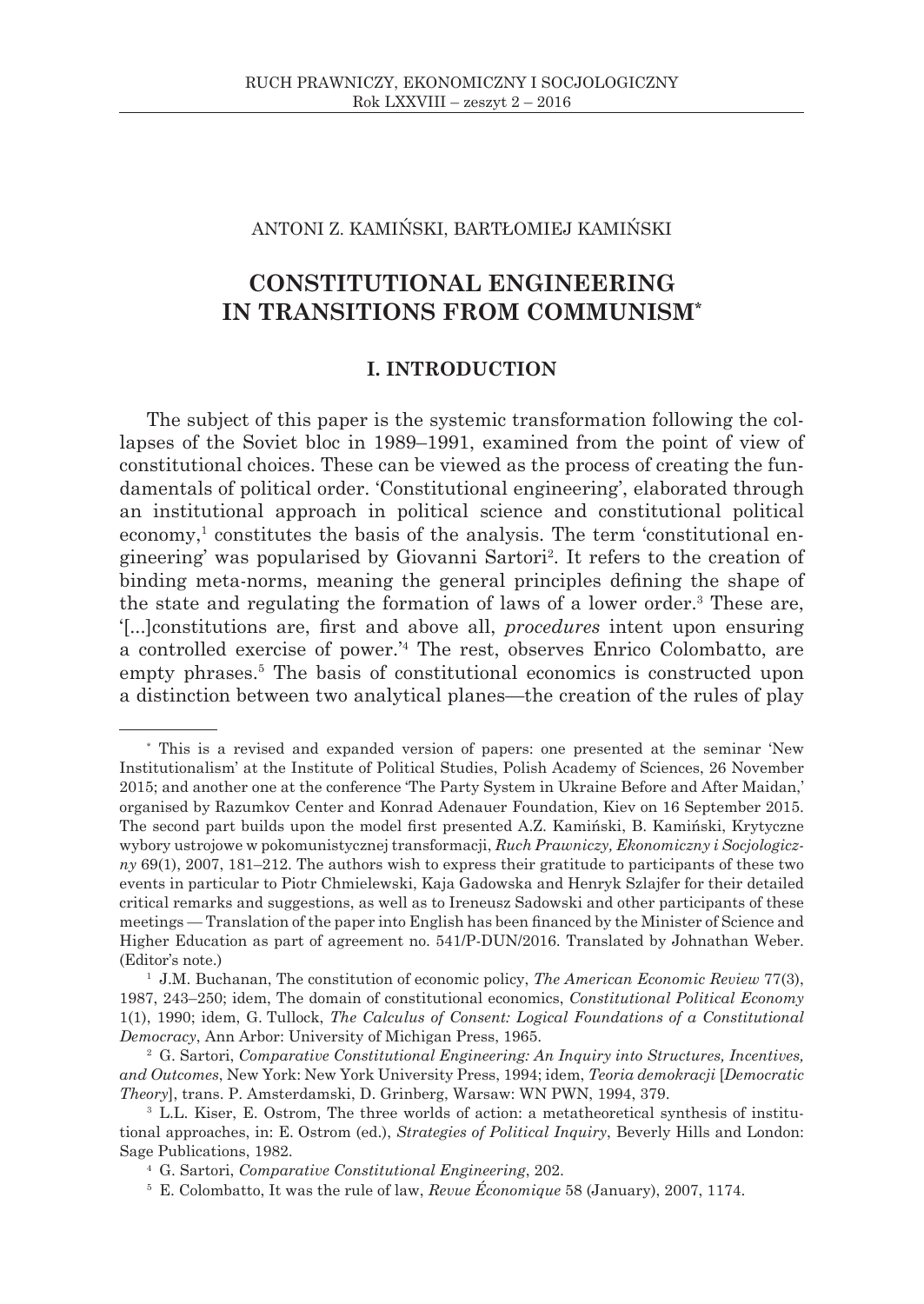(the constitution) on the one hand—and playing according to these rules on the other. The former plane is a tool of constitutional engineering. Political economy in turn treats the market and the state as distinct institutional spheres, within which people achieve mutual benefits resulting from unfettered exchange and collaboration. The qualities of these arenas are defined by the rules of play constituting them.<sup>6</sup>

Constitutions are not neutral from the point of view of individual and group interests: not only do they regulate the ability of individuals and groups to achieve these interests, but they also shape their content. By creating social order, wrote Thomas Hobbes, man is both the subject and object of the action. Constitutions are not only an outcome of objective purpose, but also a product of the interplay of competing interests. They are a pact containing the rules that the parties have made formal commitment to abide by. The durability of a compromise (i.e. the stability of constitutional meta-rules) depends on several factors including: their perceived legitimacy; their entrenchment in norms and values shared by society;<sup>7</sup> and belief in their even-handedness. Constitutions privileging the interests of one party remain in force only for as long as that party remains dominant.<sup>8</sup>

The designers of a political system have to work with limited knowledge, and as such are unable to anticipate all the consequences of their choices.<sup>9</sup> This applies not only to the consequences of specific constitutional choices, but also to how these choices are interrelated. Maurice Duverger, for instance, noted that the powers adjudicated to the president in the Finnish constitution are broader than those of the president in France. In reality, Finland has a parliamentary government, while the position of the president in France is highly prominent under any circumstances. Similarly, the draft of a political system contained in the Constitution of the USA differs from that which was to emerge as a result of historical circumstances and customs.<sup>10</sup>

In debates on systems of government and the rationalisation of constitutional acts, there is an unavoidable normative element, meaning the idea of a 'good state', of 'good institutions'. As John S. Mill wrote, 'A government is to be judged by its action upon men, and by its action upon things; by what it makes of the citizens, and what it does with them; its tendency to improve or deteriorate the people themselves, and the goodness or badness of the work it performs for them, and by means of them. Government is at once a great influence acting on the human mind, and a set of organised arrangements for public business: in the first capacity its beneficial action is chiefly indirect, but not therefore less vital, while its mischievous action may be direct.'11 Likewise, constitutional political economy regards the state as a tool furthering the com-

<sup>6</sup> V.J. Vanberg, Market and state: the perspective of constitutional political economy, *Freiburg Discussion Papers on Constitutional Economics* 2010, no. 04/10.

<sup>7</sup> F. A. von Hayek, *The Constitution of Liberty*, Chicago: The University of Chicago Press, 1978, 181.

<sup>8</sup> A. Przeworski, *Democracy and the Market. Political and Economic Reforms in Eastern Europe and Latin America*, New York: Cambridge University Press, 1991, 36.

<sup>9</sup> Ibidem, 35.

<sup>10</sup> See F. A. von Hayek, op. cit., 184.

<sup>11</sup> J.S. Mill, *Representative Government*, 1861; on the website <https://ebooks.adelaide.edu. au/m/mill/john\_stuart/m645r/index.html> [accessed 6 December 2016].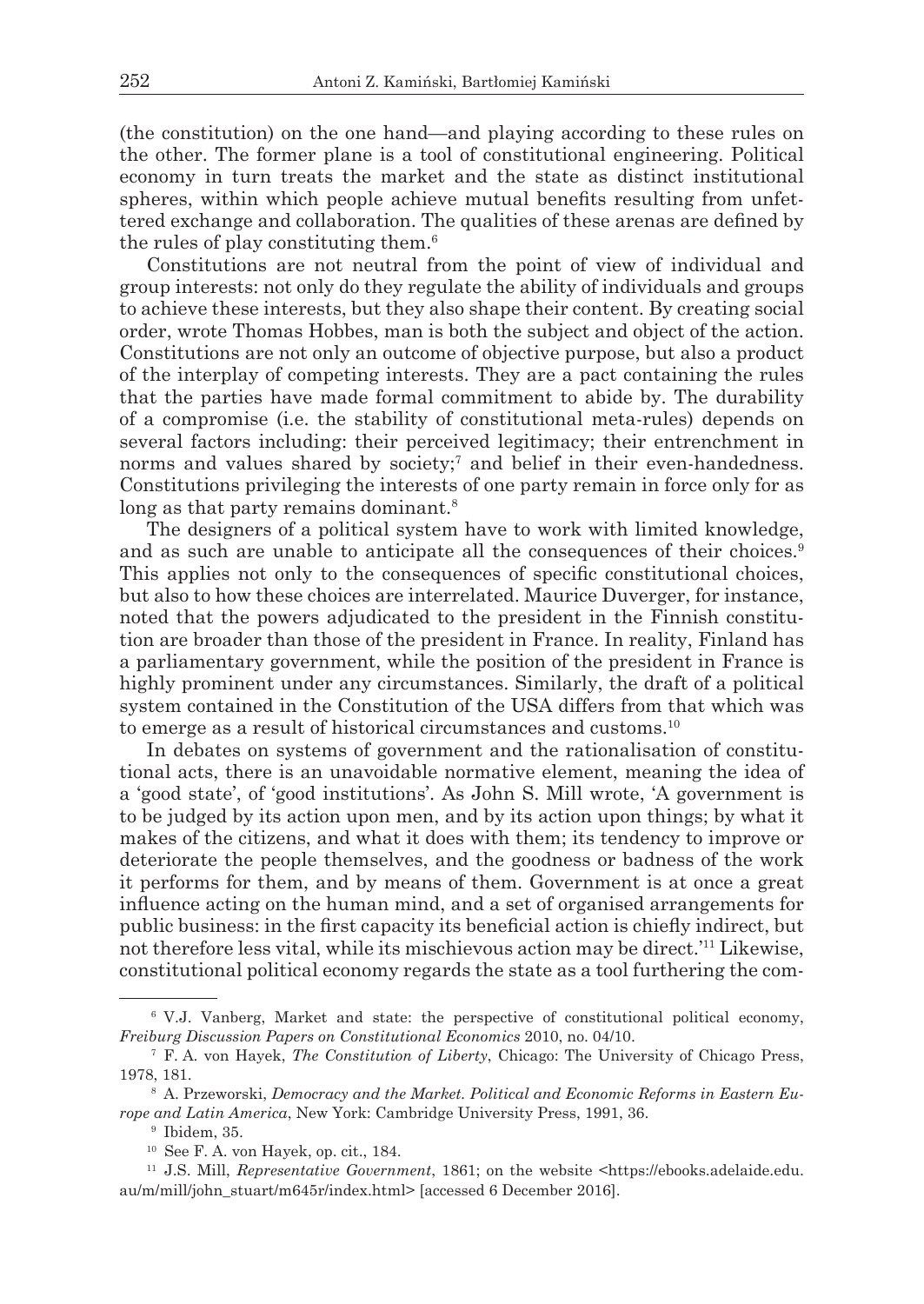mon good: the institutions of a democratic state should be '[…] analyzed, and compared to each other, with regard to their capacity to enable citizens to realize mutual gains, – and to protect them from being exploited, through the political process, by fellow-citizens or by political agents.'12

The political transformations that took place in the former Soviet bloc in 1989–1992 varied: some states adopted authoritarian systems,13 while others evolved in the direction of constitutional liberalism.14 Some institutions typical of democracy were in a formal sense present in the totalitarian system (parliament, courts), albeit as sham entities. The transition proceeded in a context of institutional weakness: communist institutions were in a state of collapse, as their personnel were seeking 'life rafts'; while new structural institutions were weak or existed on paper only. What is striking is that in no post-communist country was there a deeper reflection regarding the desired shape of the political order. Constitutional choices remained bargaining chips between groups of interests. The authors of the constitutions seemed to assume that their task was to transplant concepts from elsewhere.15 Analytical procedure gave way to political expediency.16

This paper is structured as follows: the second section comprises a description and appraisal of the consequences of choices related to the system of government. Part three deals with the foundations of constitutional liberalism, emphasising the role of civil society and the ruling elites in shaping the political order, or, in other words, popular sovereignty. The research hypotheses are verified in section four, which is dedicated to a comparative analysis of the structural transformations in post-Soviet territory. Part five contains the most important conclusions drawn from analysis of the new political orders which emerged in former Soviet bloc countries.

### **II. CHOICES CONSTITUTING THE POLITICAL ORDER: THE MENU OF STRUCTURAL SOLUTIONS**

The purposeful designing of political institutions is not a new undertaking.17 However, it was only during the period of enlightenment that the possibility of consciously designing states' political systems came to be widely believed in. The first effect of this was the Constitution of the United States of America, followed by the Polish Constitution of 3 May. The intention motivating the authors of the United States constitution was to construct a 'good state', and this affected other constitutions to a certain degree, although European systems differed significantly from the American model.

<sup>12</sup> V.J. Vanberg, Market and state, 21.

<sup>13</sup> F. Zakaria, The rise of illiberal democracy, *Foreign Affairs* 76(6), 1997.

<sup>14</sup> Regarding the notion of constitutional liberalism, see G. Sartori, *Democratic Theory*.

<sup>15</sup> P. Winczorek, Dobre państwo – spojrzenie prawnika, in: W. Kieżun, J. Kubin (ed.), *Dobre państwo*, Warsaw: Wyd. WSPiZ, 2004, 27.

<sup>16</sup> J. March, H. Simon, *Organizations*, New York: John Wiley and Sons, Inc., 1958.

<sup>&</sup>lt;sup>17</sup> For example Harold Berman acknowledged the system of canon law created by Pope Gregory VII in the eleventh century as a constitutional act as currently understood (idem, *Law and Revolution: The Formation of the Western Legal Tradition*, Cambridge, MA: Harvard University Press, 1983.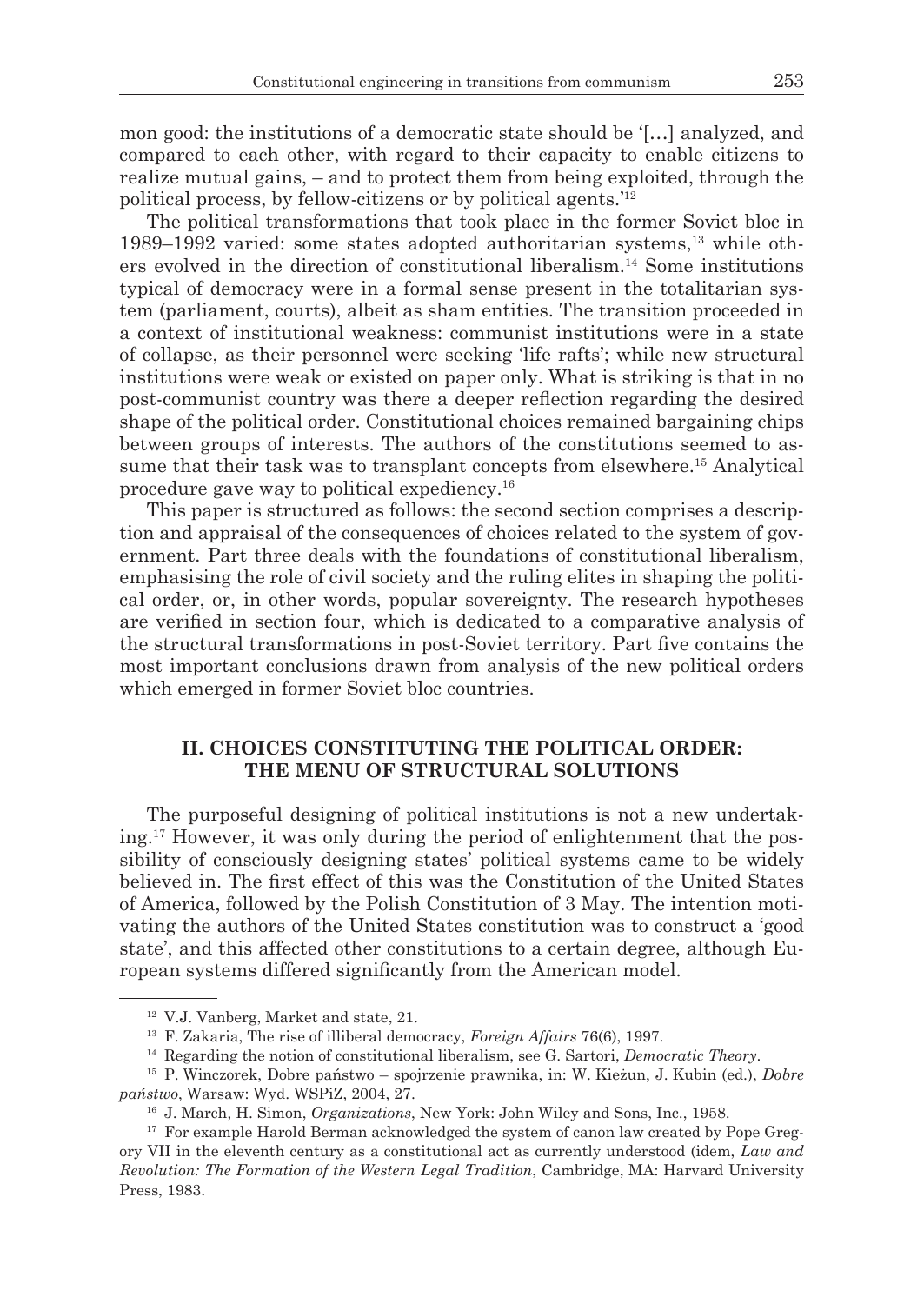Agreement exists in three matters. Firstly, the basis of a constitutional system is the principle of a tripartite division of power: the executive, legislative, and judicial branches. Secondly, over the past two centuries liberal-democratic systems have led to unprecedented economic development and a reduction in poverty. This is due to the strong foundations that the constitutions provided for protection of the rights of ownership, for economic freedom, and for the execution of agreements and political liberties. The third issue concerns the realm of fundamental structural solutions: the type of government, the methods by which the citizens choose their political representation, and the hierarchisation of the organisation of the state.

#### **1. Types of government**

Debate regarding types of government was provoked by Juan Linz with his criticism of presidential governments as unstable and easily descending into dictatorship.18 Presidents are reluctant to accept the discipline of limited terms of office, which leads to constitutional violation and dictatorship. A sense of superiority over parliament resulting from having been voted into office via a general election is conducive to this. They can utilise state administration and power-wielding bodies to impose a dictatorship. A state's stability is also at risk when the president is of a political party other than that with the majority in parliament, creating the risk of governmental paralysis or a coup. If presidents respect the commitments they made during election campaigns, this results in rigid presidential governments, while the leaders of parliamentary governments form alliances while governing, thus ensuring flexibility in their actions. The empirical data cited here confirms the greater stability of democracy under parliamentary governments.

The arguments of Juan Linz and Alfred Stepan are of unequal weight, with data regarding South America serving for the basis of their generalisations. Some critics have observed<sup>19</sup> that instability appears in presidential governments when coupled with proportional representation in parliamentary elections. A combination of presidential government and proportional representation is conducive to corruption.20 The implementation of pre-electoral commitments testifies to the greater transparency of this form of government. In addition, the presidential system enables a clear division between the legislative, executive and judicial powers in the state, in other words a transparent mechanism of scrutiny and balance. In conditions where the government is appointed by parliament, the executive and legislative powers are closely tied, which may curtail the independence of the judiciary.

<sup>18</sup> J. Linz, The perils of presidentialism, *Journal of Democracy* 1(1), 1990; idem, A. Stepan, *Problems of Democratic Transition and Consolidation: Southern Europe, South America, and Postcommunist Europe*, Baltimore and London: Johns Hopkins University Press, 1996.

<sup>19</sup> S. Mainwaring, Presidentialism in Latin America, in: A. Lijphart (ed.), *Parliamentary versus Presidential Government*, Oxford and New York: Oxford University Press, 1992, 114; M.S. Shuggart, J.M. Carey, *Presidents and Assemblies. Constitutional Design and Electoral Dynamics*, Cambridge: Cambridge University Press, 1992.

<sup>20</sup> T. Persson, G. Tabellini, F. Trebbi, *Electoral rules and corruption*, Discussion Paper Series, no. 2741, London: Center for Economic Policy Research, 2001; J. Kunicova, S. Ross-Ackerman, Electoral systems and constitutional structures as constraints on corruption, *British Journal of Political Science* 35(4), 2005.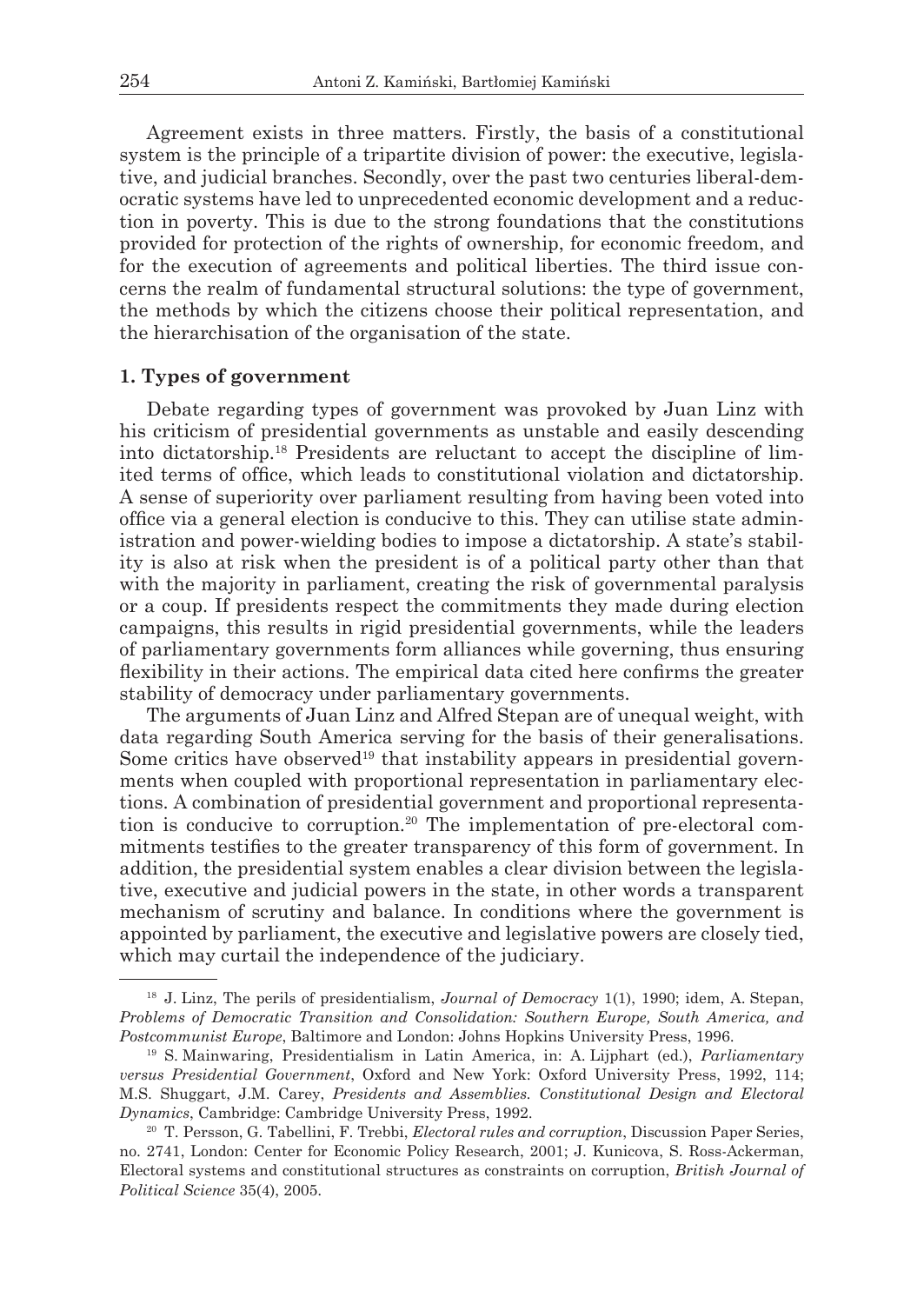Ultimately, the stability of presidential governments depends on the strength of the other state bodies, on the readiness to respect the constitutional order displayed by their personnel, and on the viability of civil society institutions. In such conditions an attempt made by the president to violate the constitution and abolish democracy entails a serious and personal risk. Without delving deeper into the matter, suffice to add that with other fixed factors it is easier to build a stable and democratic state with a parliamentary than with a presidential government.<sup>21</sup>

Finally, a distinguishing characteristic of a semi-presidential government is that when the president and parliamentary majority belong to the same party it veers towards presidentialism, and when the opposite is true, it is closer to parliamentarism.22 However, such swings do not lead to fully presidential or fully parliamentary governments, and this justifies their separate treatment.

#### **2. Types of electoral system**

The voting system affects the internal structure of political parties and the number thereof, the recruitment of people into politics, and the relationships between the governing and the governed. Duverger's law<sup>23</sup> describes the impact that electoral systems have on the number of political parties. Thus in a plurality system the number of parties tends towards two. In a two-party system one of the parties governs while the other constitutes the opposition. Multi-member voting districts are tied to multi-party systems and coalition governments, and a stabilising factor here is the 'pursuit for the median'. 'Both parties choosing their programme on a left-right axis have the motivation to move closer to voters occupying its middle-ground, meaning the position where at least half the electorate is equally or more radical, and at least half is equally or less radical'.<sup>24</sup>

Debate between the proponents of single-member and multi-member constituencies was initiated at the turn of the 1990s by Arend Lijphart, $25 \text{ who}$ recommended that post-communist countries adopt multi-member constituencies, as they are fairer and provide better representation for minorities. His opponents identified features of such a system which, in their view, constituted weaknesses, such as: difficulty forming a government, poor account-

<sup>&</sup>lt;sup>21</sup> Easiness does not necessarily mean superiority of parliamentarianism over the presidential system. For example the authors of a well-known empirical study into the economic effects of constitutional systems (T. Persson, G. Tabellini, *The Economic Effects of Constitutions*, Cambridge, MA: MIT Press, 2003) demonstrate the superiority of the latter. A discerning appraisal of the findings of empirical studies into constitutional economics was presented by Stefan Voigt (Empirical constitutional economics: onward and upward?, *Journal of Economic Behavior & Organization* 80(2), 2011, 319–330; idem, Positive constitutional economics II – a survey of recent developments, *Public Choice* 146(1–2), 2011, 205–256).

<sup>22</sup> G. Sartori, *Comparative constitutional engineering*, 121–140.

<sup>23</sup> M. Duverger, *Political Parties: Their Organization and Activity in the Modern State*, London: Methuen, 1954.

<sup>24</sup> M. Kamiński, Metody głosowania w okręgach jednomandatowych i ich własności, Decyzje 2015, no. 23(June), 11–12.

<sup>25</sup> A. Lijphart, Constitutional choices for new democracies, *Journal of Democracy* 1991, Winter; idem, Double-checking the evidence, *Journal of Democracy* 1991, Summer.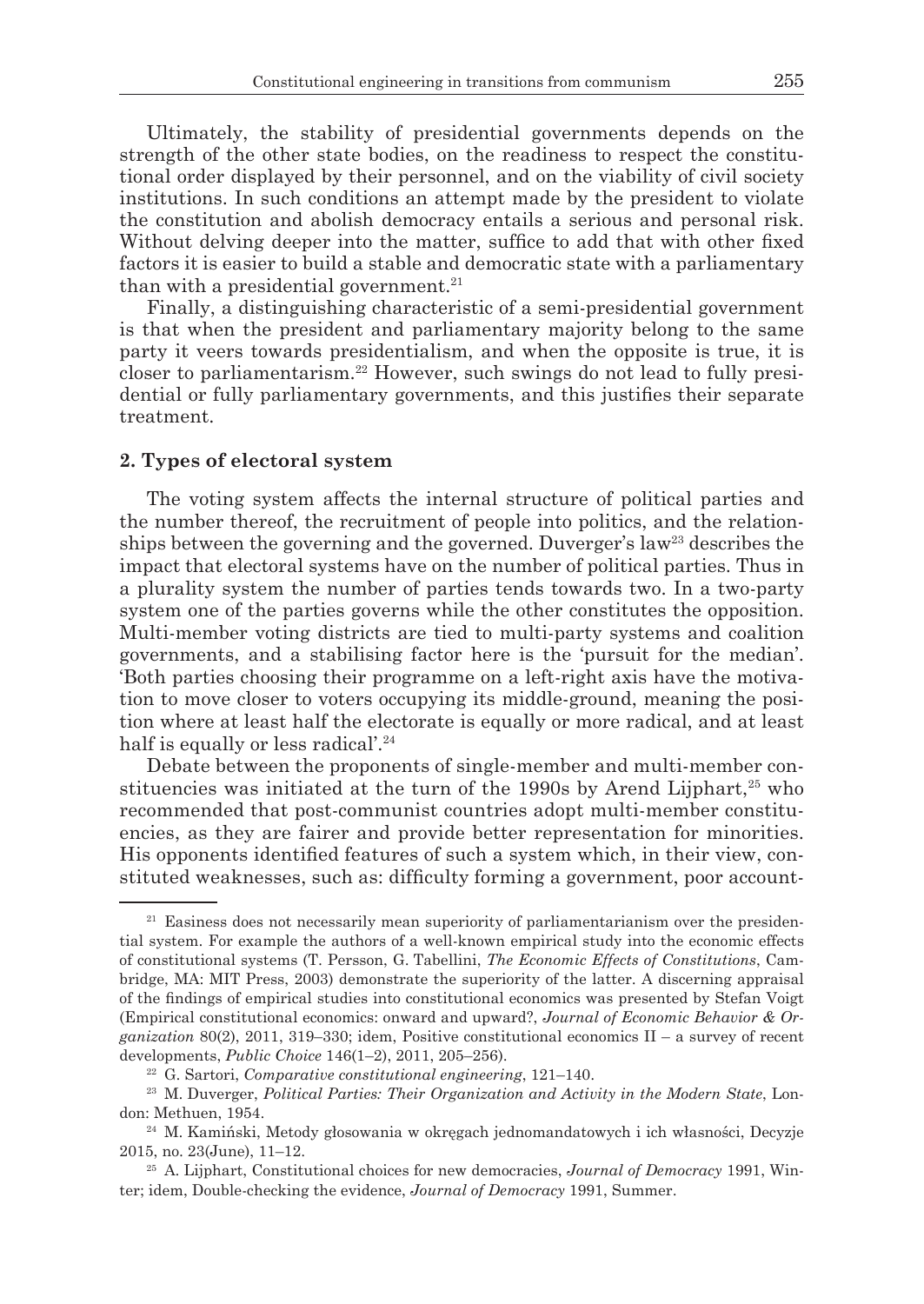ability of politicians, and the disintegrative impact that such a system has on society. Lijphart initially yielded, asserting that proportional representation was better for the reasons given above, but that a certain weakness of the approach was lack of accountability.<sup>26</sup> Three years later<sup>27</sup> he voiced the view that multi-member constituencies would ensure greater economic efficiency. This thesis was questioned by Liam Anderson,<sup>28</sup> who demonstrated that when corporatism and the autonomy of the central bank are taken into account, the dependency between proportional representation and economic efficiency becomes ostensible.<sup>29</sup> In summarising the discussion, Pipa Norris<sup>30</sup> stated that the choice between methods of representation depends on preferences: whether one treats government responsibility and effectiveness or the representation of minorities and social justice as the more important.

In a majoritarian voting system, the electorate—by giving a parliamentary majority to one of the parties—chooses the government, which is obliged to implement its electoral programme. Negotiations around the programme take place outside of parliament—in civil society. In a proportional system, a coalition forms in parliament, and only there is the government's programme agreed upon. In a word, in a majoritarian system the citizens—the electorate—are sovereign, while in a proportional system—the politicians in parliament are.

The selection of candidates for members of parliament also differs between systems. Where there are single-member constituencies a party puts forwards candidates with a chance of winning in a specific constituency, and counts on them as those who have local support. In a proportional system, even with open lists, voters vote for a party, while the candidates owe their position on the list to the party leadership, and the vector of dependence therefore leans towards the party leaders at the expense of the citizens' say. This restricts the electorate's ability to hold their representatives accountable, and in certain conditions this ability may become fictitious.

Comparative studies allow other differences to be demonstrated. Torsten Persson and Guido Tabellini<sup>31</sup> believe that parliamentary governments with proportional representation are more costly to maintain than the majoritarian system. According to both Torben Iversen and David Soskice,<sup>32</sup> single-member

<sup>26</sup> A. Lijphart, *Electoral Systems and Party Systems: A Study of Twenty-Seven Democracies, 1945–1990*, Oxford and New York: Oxford University Press, 1994, 144.

<sup>27</sup> A. Lijphart, Reflections – dimensions of democracy, *European Journal of Political Research* 31, 1997.

<sup>28</sup> L. Anderson, The implications of institutional design for macroeconomic performance: reassessing the claims of consensus democracy, *Comparative Political Studies* 34(4), 2001.

<sup>29</sup> Anderson summarised the findings of his research as follows: 'In an ideal world, the most appropriate constellation of institutions for achieving optimal macroeconomic performance would appear to be a majoritarian political system, a corporatist system of interest intermediation and an IBC [independent central banks—A.K., B.K.]' (idem, op. cit., 448–449). According to other authors as well, public finances are in a better condition in a single-member constituency system (T. Persson, G. Tabellini, *The Economic Effects*, cited by S. Voight, *Empirical constitutional*).

<sup>30</sup> P. Norris, Choosing electoral systems: proportional, majoritarian and mixed systems, *International Political Science Review* 18(3), 1997, 301.

<sup>31</sup> T. Persson, G. Tabellini, *The Economic Effects*.

<sup>&</sup>lt;sup>32</sup> T. Iversen, D. Soskice, Electoral Institutions and the politics of coalitions: why some democracies redistribute more than others, *American Political Science Review* 100, 2006, 165–181; see S. Voigt, *Empirical constitutional*, passim.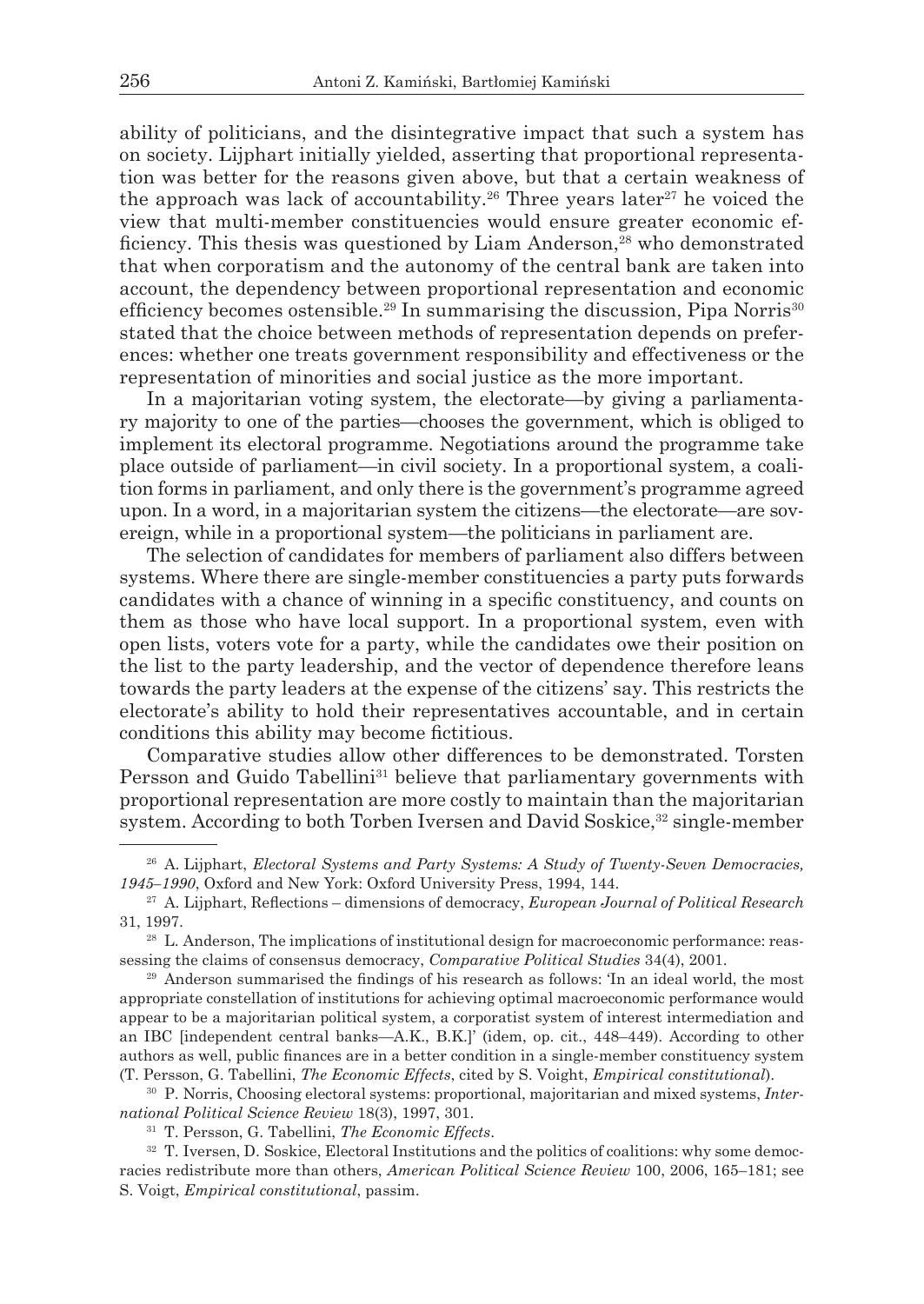constituencies tend to favour centre-right parties, and multi-member constituencies—centre-left.

The statistically significant findings of comparative research studies into political systems frequently show a rather low level of correlation.33 This is not surprising, since the outcome of the electoral system depends on many environmental factors, such as the standard of culture of civil society, type of government, degree of centralisation in decision-taking and the administrative system. By and large, it depends on the state of the other institutions supporting vertical and horizontal accountability.

### **3. Federal and unitary governments**

The division of power in state hierarchy is encapsulated on the continuum between the total centralisation and total decentralisation of powers. The word continuum may evoke some reservations, since there is a qualitative difference between a system that has emerged through the bottom-up integration of autonomous units and one that has been constructed from above by the sovereign decisions of a central authority.<sup>34</sup>

A federal system has its own specific dynamics. It is a playing field between the aspirations of the constituent parts to broaden their powers, and the similar intentions of the centre. Both tendencies must be subject to scrutiny; otherwise the system will shift in a unitary direction, or towards disintegration. One should therefore distinguish between the federal structure and process, since even under the conditions of formal federative solutions a mighty, allpowerful centre may emerge.35 Equilibrium between the powers within the state's hierarchy occurs when the 'federation is a polity compounded of strong constituent entities and a strong general government, each possessing powers delegated to it by the people and empowered to deal directly with the citizenry in the exercise of those powers'.<sup>36</sup>

The side effects of federalism, which are beneficial for the quality of democracy, were spotted long ago. Lord Acton observed that federalism significantly reinforces the mechanism of scrutiny and balance functioning horizontally via the addition of a vertical dimension.<sup>37</sup> The autonomy of organisational units

<sup>33</sup> For example Jana Kunicova and Susan Rose-Ackerman (Electoral systems) ascertained that systems with proportional representation are more exposed to corruption and political rentseeking than those with majoritarian representation. They discern the reasons for this in the electorate's limited ability to hold governments accountable. Similar findings were obtained by T. Persson, G. Tabellini, F. Trebbi, *Electoral rules*.

<sup>&</sup>lt;sup>34</sup> This does not rule out the possibility of an evolution of monarchical absolutisms towards a constitutional system (see P. Kaczorowski, *Państwo w czasach demokracji*, Warsaw: ISP PAN, 2005, 163–198).

<sup>35</sup> According to some authors in the USA, since World War II there has been a trend towards excessive centralisation (V. Ostrom, *The Meaning of American Federalism: Constituting a Self-Governing Society*, San Francisco: Institute of Contemporary Studies, 1991; M.R. Levin, *The Liberty Amendments. Restoring the American Republic*, New York: Threshold Editions, 2013; D.J. Elazar, *Exploring Federalism*, Tuscaloosa and London: Alabama University Press, 1987, 67–69).

<sup>36</sup> D.J. Elazar, op. cit., 7.

<sup>&</sup>lt;sup>37</sup> Lord J. Acton, *Essays in the History of Liberty*, ed. by J. Rufus Fears, Indianapolis: Liberty Fund, 1985, 211.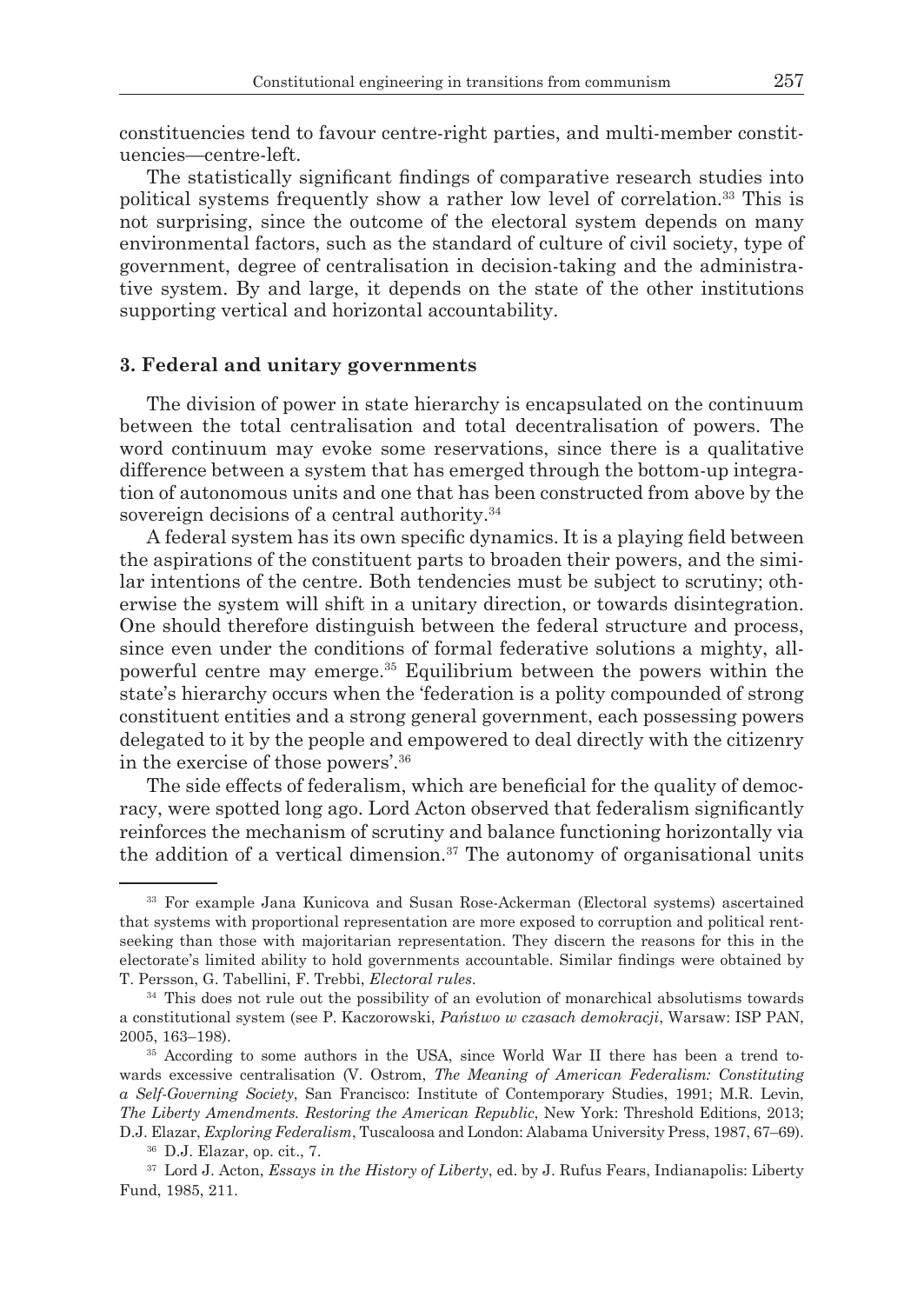within this system enables the achievement of an 'economy of scale'. This is possible if no rung of government dominates over the others.38 Thus the mechanism of scrutiny and balance functions here not only on the horizontal dimension, but also on the vertical, enforcing accountability on specific governments and state bodies. As Larry Diamond states, 'Only if political power over certain issues and government functions is devolved to lower levels of authority that are democratically elected can government be truly responsive, representative and accountable.'39

John S. Mill emphasised the influence of federalism on the standard of civil consciousness. He tied the success of the democratic system to education, the ability of citizens to understand the idea of the general interest, and their will to function in keeping with it. An individual may acquire one and the other only when fulfilling public functions, which is rendered possible by the decentralisation of government and local government practice. The central government may then focus on priority goals, on the country's security and development, leaving the rest to local government at different levels of state hierarchy.<sup>40</sup>

## **III. DIGRESSION: DETERMINANTS OF CONSTITUTIONAL LIBERALISM**

We contend that the attitude of the elites and the state of civil society determine the end effect of a transition towards a system of constitutional liberalism.41 The political elite comprises individuals or groups occupying positions of power in society, directly influencing the content of key political decisions. At the moment of a structural turning point these include decisions determining the shape of the state. They are not arbitrary; in taking them, the elite takes into account how society may respond: the weaker the integration in society, the greater the freedom for taking arbitrary decisions; conversely, the more integrated society is, the more the political class must take its reactions into consideration.

A gauge of the state of society is the sovereignty of its citizens, which corresponds to the sovereignty of the consumer in constitutional economics. Citizen

<sup>38</sup> V. Ostrom, *The Political Theory of a Compound Republic: Designing the American Experiment*, 2nd edn. revised and enlarged, Lincoln and London: University of Nebraska Press, 1987, 137; Ch. Lindblom, *The Intelligence of Democracy: Decision-making through Mutual Adjustment*, New York: Free Press, 1965.

<sup>39</sup> L. Diamond, *Developing Democracy: Toward Consolidation*, Baltimore and London: The Johns Hopkins University Press, 1999, 159.

<sup>40</sup> J.S. Mill, *Representative Government*; idem, *Zasady ekonomii politycznej* [*Principles of Political Economy*], vol. 2, trans. E. Tylor, Warsaw: PWN, 1966, 785–786; A. Brady, Introduction, in: *The Collected Works of John Stuart Mill: Essays on Politics and Society*, vol. 18, ed. by J.M. Robson, Toronto and Buffalo: University of Toronto Press, 1977, xl.

<sup>41</sup> We shall not go into the notion of 'civil society' here due to the lack of space. An excellent review of the various meanings and concepts of this notion is given in an article by Jerzy Szacki (Wstęp. Powrót idei społeczeństwa obywatelskiego, in: *Ani książę, ani kupiec: obywatel*, Znak and Fundacja im. Stefana Batorego, Kraków and Warsaw, 1997). See also I. Słodkowska, *Społeczeństwo obywatelskie na tle historycznego przełomu: Polska 1980–1989*, Warsaw: ISP PAN, 2006, 44–74).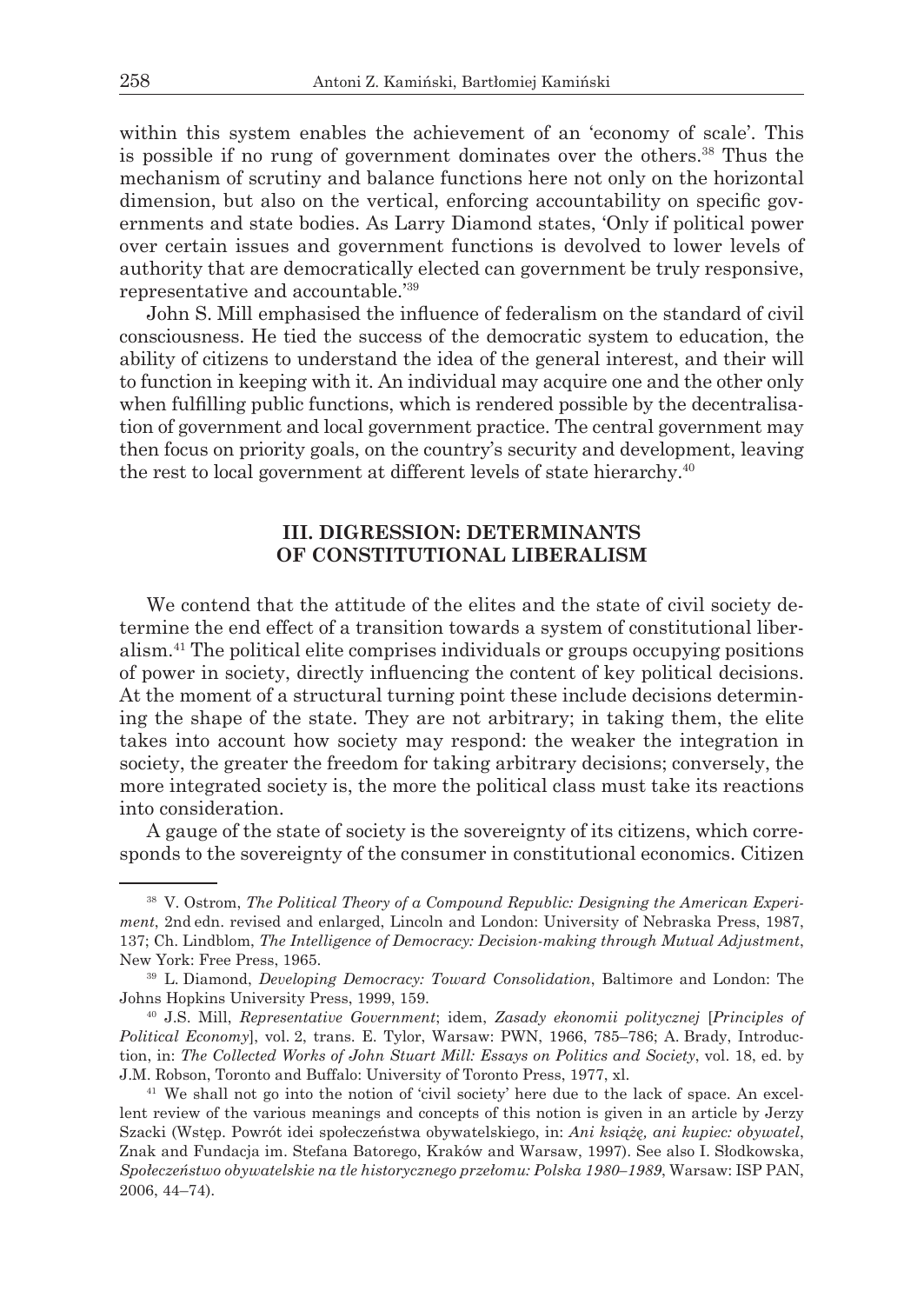sovereignty 'requires that the institutions and decision-making procedures […] are designed so as to maximise the prospects that the political process works to the mutual advantage of all citizens'.<sup>42</sup> From a normative point of view, the role of the elites therefore involves the implementing and maintaining of constitutional rules ensuring citizen sovereignty. Quite when elites agree to sacrifice self-centred interests for the interest of the whole is unclear.<sup>43</sup>

The attitudes of the elite and the state of society are interdependent values; in the long run, the quality of leadership depends on the level of development in political culture—on the demand for citizen sovereignty. In its absence, the implementation of rules that maximise citizen sovereignty should be a task for the political leadership. This suggests the expediency of treating these categories separately: the political elite may at any moment, to better or worse effect, discharge their functions towards civil society. As we show later in this paper, it is precisely the relationship between the quality of the political elite and the state of society that defines the factual content of the fundamental structural choices.

The significance of the elites in creating a political and economic system was tackled by Henryk Szlajfer.<sup>44</sup> He distinguished between holistic and self-centred nationalism: '[...] depending on the nationalism variant, it focuses either on the maximization of particular gains (*particularistic nationalism*) or on the achievement—in complex interactions between the state and societal actors—of certain collective goods, defined as national interest, including the demand for economic growth and the consolidation and strengthening of the national economy (*holistic nationalism*)'.<sup>45</sup> In his opinion, Max Weber's approach to the state and economy is the 'ideal type' of holistic nationalism. Particularistic nationalism reduces the interest of the whole down to the level of sectoral interests.46 This distinction corresponds to the one we have adopted—between two alternative types of value system held by political elites (Table 1).

#### **Table 1**

Value system of the national elite and the level of horizontal and vertical accountability

|                                                              |      | Value system of the political elite—leadership |                                                     |  |  |  |  |
|--------------------------------------------------------------|------|------------------------------------------------|-----------------------------------------------------|--|--|--|--|
|                                                              |      | Dominance of<br>particular interests           | Universalism of interests: the<br>national interest |  |  |  |  |
| $Accountability -$<br>the citizen's political<br>sovereignty | Low  | I (stagnation)                                 | II (relative stability and growth)                  |  |  |  |  |
|                                                              | High | III (unstable)<br>equilibrium)                 | IV (stability and prosperity)                       |  |  |  |  |

<sup>42</sup> V.J. Vanberg, Market and state, 21.

<sup>43</sup> B. Ackerman, *Constitutional economics/constitutional politics*, Faculty Scholarship Series. Paper 134, 1999 <http://digitalcommons.law.yale.edu/fss\_papers/124>.

<sup>44</sup> H. Szlajfer, *Economic Nationalism and Globalization: Lessons from Latin America and Central Europe*, Leiden and Boston: Brill, 2012, 91–99.

<sup>45</sup> Ibidem, 91.

<sup>46</sup> Ibidem, 93–94.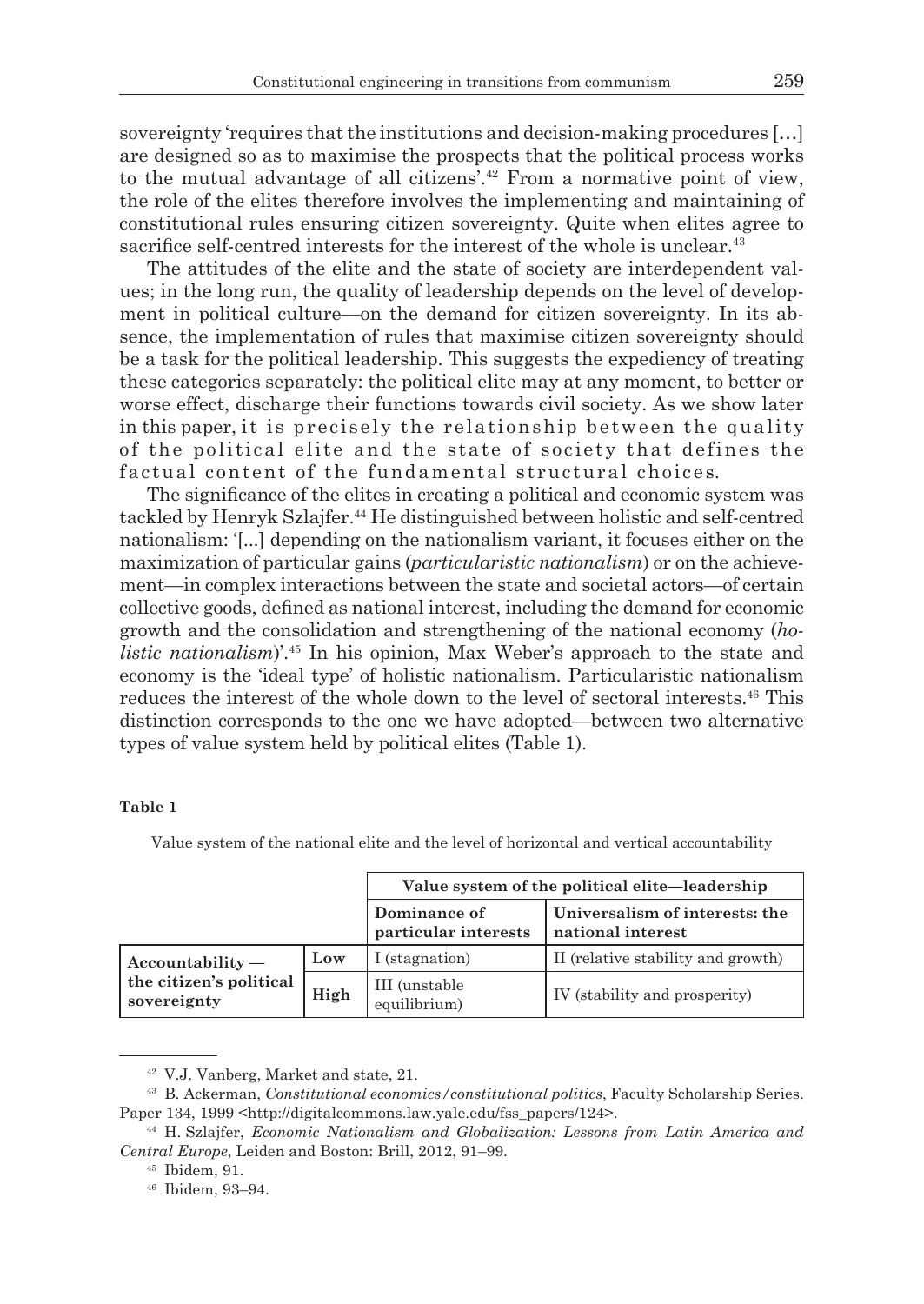Each of the boxes presents a different scope of political and economic opportunities. Box I combines low accountability and the particularism of the elite, which results in a high level of corruption and economic stagnation. Box II features weak formal institutions for the accountability of public servants, and a high level of orientation towards collective success in the elite—with a drive towards national glory and prestige, and so on. Box III contains an unstable arrangement of equilibrium, which leads either to political parties taking control of the state (Box I) or, thanks to the effective resistance of structural institutions supported by a civil society, to the imposing of discipline over particular interests (Box IV). Box IV embraces the conditions favourable for constitutional liberalism: the prevalence of universal values, with a vibrant civil society and strong institutions ensuring stability and feedback stimulating political and economic development.47

For a post-communist transition the space between boxes I and II is significant: low accountability makes the motivation for the elite the key variable. We are presuming that, in the attitude shown by post-communist elites towards structural changes, particular interests held sway, while the force of civil society was the external (or exogenic) variable. Thus the end effect of the transitions depended on the state of civil society: on its ability to restrict the aspiration of the political elite to cement its position of power and privilege. We shall deal with this later in the paper.

We assume that in certain conditions the political elite can rise above its own particularistic interest and work for the public good.48 When may such a republican attitude be shown by the elite? Two situations are conducive to this: an external threat to the state's existence or an internal threat from an active civil society. Both threaten the elite's existence, which justifies the search for social support. Neither do we rule out the possibility of republican ideas appearing in the ethos of the elite, ideas inclining them to serve values broader than their narrowly-grasped own interests. These attitudes tend to occur in circles with historical traditions rather than in a newly-born elite.49 The behaviour of the elite is also most probably affected by the dependence of its financial and social position on the state: the more these interests depend on connections with the state apparatus, the less inclined it will be to think in public terms.

<sup>47</sup> R.D. Putnam, *Demokracja w działaniu. Tradycje obywatelskie we współczesnych Włoszech*  [*Making Democracy Work: Civic Traditions in Modern Italy*], in collaboration with R. Leonardi, R.Y. Nanetti, trans. J. Szacki, Kraków and Warsaw: Znak and Fundacja S. Batorego, 1995, 247, 276–277; A.Z. Kamiński, B. Kamiński, *Korupcja rządów: państwa pokomunistyczne wobec globalizacji*, Warsaw: ISP PAN i Wyd. TRIO, 2004, 265–268; D. Acemoglu, J.A. Robinson, *Dlaczego narody przegrywają?* [*Why Nations Fail*], trans. J. Łoziński, Poznań: Zysk i S-ka, 2014.

<sup>48</sup> This was also allowed by Karl Marx (*Przyczynki do historii kwestii polskiej. Rękopisy z lat 1863–1864* [*Manuskripte über die polnische Frage (1863–1864)*], trans. Z. Bogucki, Warsaw: 1986, 153), indicating the Constitution of May 3 (cf. B. Ackerman, *Constitutional economics*).

<sup>49</sup> G. Mosca, *The Ruling Class. Elementi di Scienza Politica*, New York, Toronto and London: McGrow-Hill Book Company, 1938, 144; A. de Tocqueville, *Dawny ustrój i rewolucja* [*L'Ancien Régime et la Révolution*], trans. A. Wolska, Warsaw: Czytelnik, 1970, 166.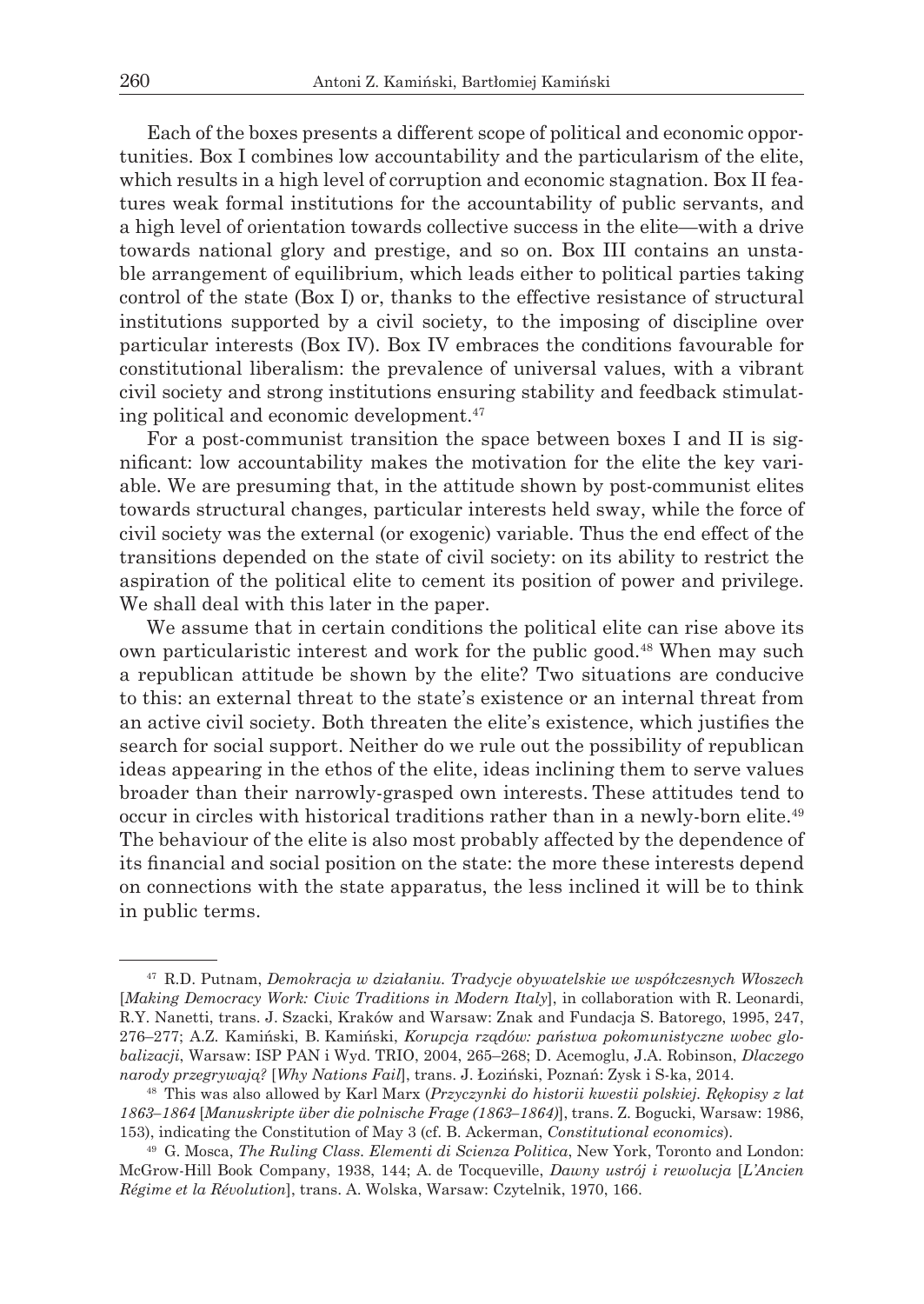The state of civil society depends on complex historical determinants. The political system may develop self-organising capabilities in society, or actively destroy them; a nation's culture may favour collaboration between groups, building bonds of trust and enabling the universalisation of values.50 The stability of the communist system required the destruction in society of the ability to collaborate, while in contrast a well-functioning constitutional-liberal order demands high levels of cooperation. An important aspect of the ability to work together, of the essence of the civil society, is patriotism—a sense of national identity. This contributes to one's readiness to sacrifice current particularistic interests in favour of the long-term interests of the community.51

For citizens to be capable of holding governments to account, certain institutional conditions need to be met: freedom of the press and associations, democratic elections, and an efficient and independent judiciary. Society's culture in turn influences the action of structural institutions, via occupational socialisation. On this depends the functioning of the entire mechanism of scrutiny and balance at a state level. Thus the relationship between the political elite and society is complex, and has a direct impact on the content of the constitution and its influence on the wielding of government.

The tug-of-war over systemic decisions is not limited to the creation of a constitution, but lasts within the process of implementing its principles. Its participants are the circles of the political elite and external players: states and international institutions, as well as non-governmental organisations and associations. The provisions of the constitution are subject to manifold interpretations. Apart from the fundamental structural choices, their combinations also count. Each state system constitutes a unique case, and what proves itself in certain circumstances may lead to a dysfunctional outcome in others. Bearing these reservations in mind, the designing of a constitution is a public act that determines for many years to come the legitimacy of the system, the efficiency of the state, and its social and economic development.

The deliberations so far permit the positing of four hypotheses (Table 1), which we shall attempt to verify in the next section of this paper:

1. The combination of a particularistic elite and weak society, incapable of civil cooperation, leads to authoritarian structural solutions.

2. The combination of a relatively strong civil society and particularistic elite leads to a structural compromise, limiting society's ability to hold those governing to account, while retaining the semblance of a consolidated democracy.

3. The combination of a holistic elite and weak civil society leads to structural choices and politics favouring society's intellectual and moral development.

4. The combination of a holistic elite and a strong civil society theoretically leads to the optimal choices; however, in regard to post-communist countries, this is an empty set.

<sup>50</sup> R.D. Putnam, *Demokracja w działaniu*.

<sup>51</sup> E. Shills, *The Virtue of Civility. Selected Essays on Liberalism, Tradition, and Civil Society*, ed. by S. Grosby, Indianapolis: Liberty Fund., 1997.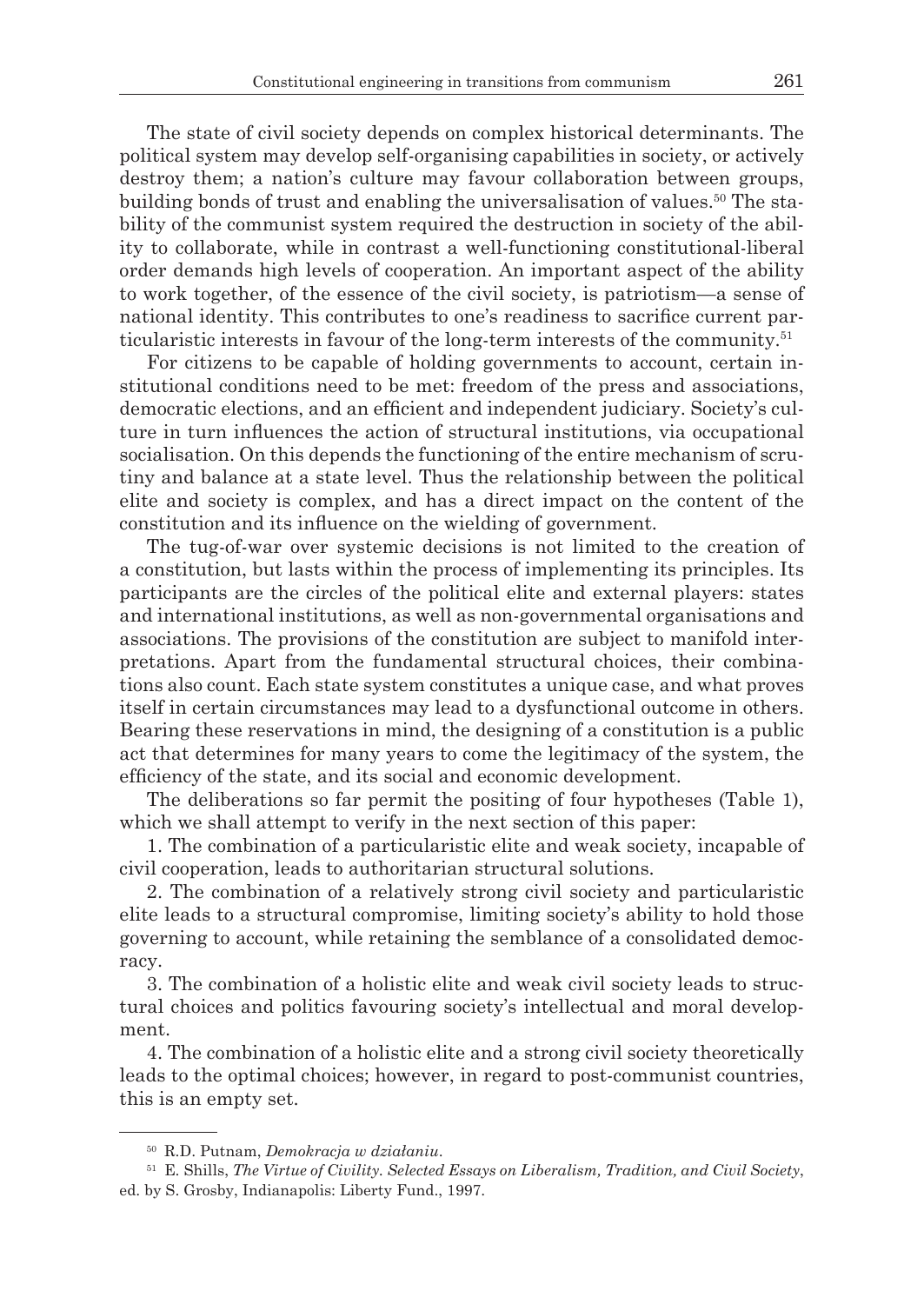### **IV. THE WINDING ROAD OF POST-COMMUNIST TRANSITIONS**

A communist regime is unconstitutional and anti-liberal. The abolition of private ownership and the market, and of representative institutions and an independent judiciary, meant the incapacitation of society and the physical and material destruction of its elites. The communist revolution thereby removed all the mechanisms of horizontal and vertical accountability of government. As a consequence, supervision over the transition from communism was exercised by 'new people', frequently as an alliance of part of the anti-communist opposition with certain elements of the communist establishment. The depth and scope of changes in the political and economic composition is what distinguishes post-communist transitions from previous waves of democratisation.

In our analysis of the transitional trajectories we shall initially adopt a model comprising two elements: society (S) and the communist establishment (CE). The CE embraces those in high political and administrational positions in the party and state—the positive side of rule.<sup>52</sup> S represents the negative side of rule. Its condition is defined by the continuum between atomisation and defective civil society (in these conditions). The CE polity is connected by an overriding interest in the system surviving. This requires effective political control over S and a rate of economic growth essential for satisfying the needs of the state apparatus. Weakness in this control leads to the emergence of a relatively organised opposition (O) within S.

Once a certain stage of development had been reached, these two goals political control and economic growth—were unreconcilable. From the point of view of the requirements of control, the more unified and atomised S, and the more disciplined the CE, the greater the political stability of the communist state. On the other hand, economic growth requires tolerance for a diversity of interests and opinions, which destabilises the system. When the CE is split by internal conflict, three situations are possible: (1) the tensions may lead to the system's disintegration when one of the groups within the CE invokes social support (Hungary 1956, Czechoslovakia 1968); (2) an informal and quasi-integrated O (Poland 1976–1989) or otherwise a group of dissidents may emerge within society. In order for the O to survive it requires the support of S and weakness of the CE. The existence of an O brings an element of accountability into the political system. Mutual relations between the elements of the S-CE-O triad define the direction and radicalism of the post-communist transformation.

By citing Scott Mainwaring<sup>53</sup> we shall consider three types of transition: (1) via settlement (*transaction*); (2) overturning of the system (*regime defeat*); and (3) through outmanoeuvring (*extrication*). Any of these three situations may occur in the CE-O-S arrangement.<sup>54</sup> In the first case, the arrangement is in a state of relative equilibrium, which makes the outcome of direct confrontation highly uncertain: a transaction between the parties makes it possible to avoid

<sup>52</sup> R. Dahrendorf, *Class Conflict in an Industrial Society*, London: Routledge & Kegan Paul, 1959, 213–218.

<sup>53</sup> S. Mainwaring, Presidentialism, 323.

<sup>54</sup> A similar typology of transition scenarios was proposed by Samuel Huntington (idem, *Trzecia fala demokratyzacji* [*The Third Wave: Democratization in the Late Twentieth Century*], trans. A. Dziurdzik, Warsaw: WN PWN, 1995, 220–223).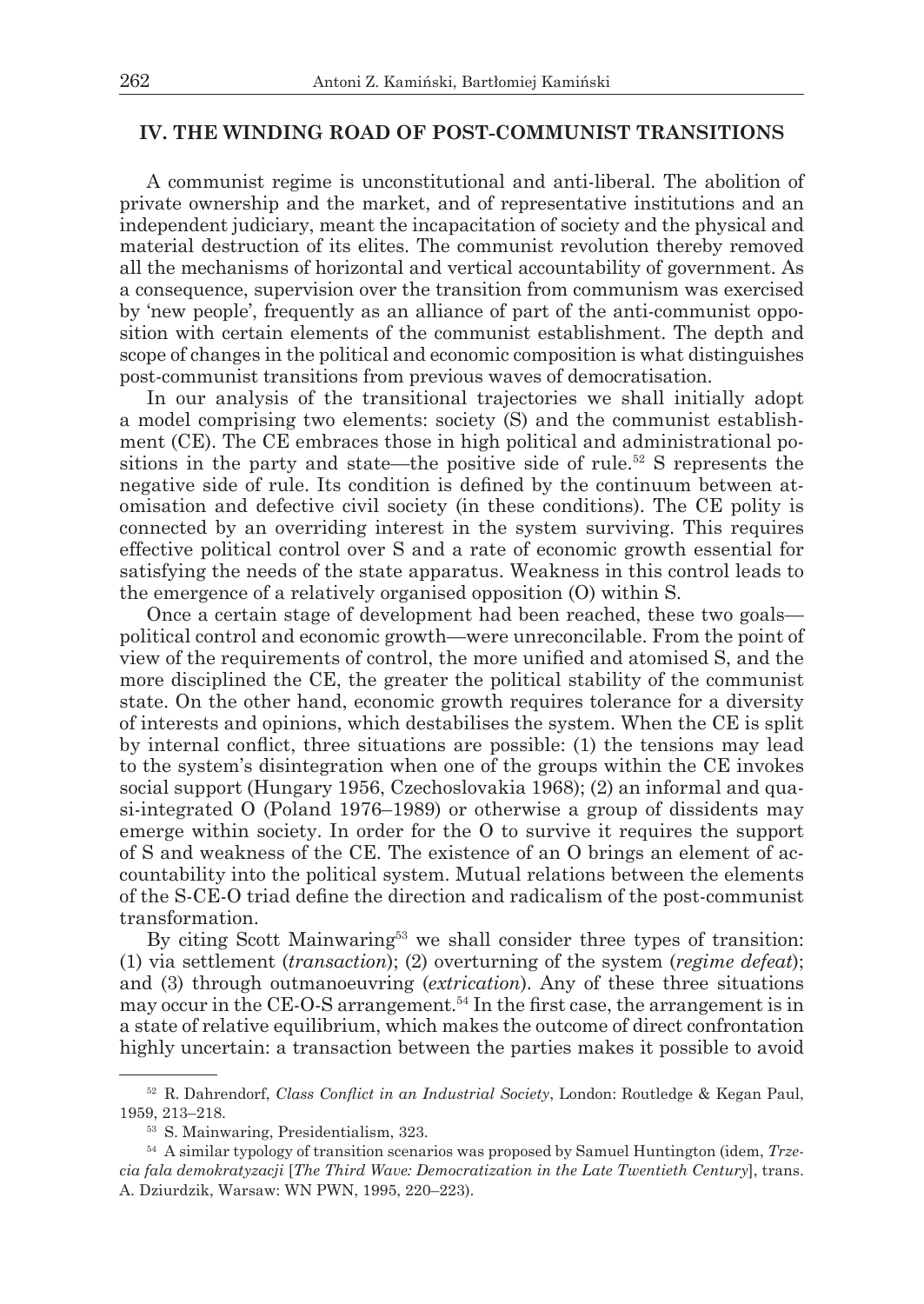this. In the second case, the O prevails over the CE and decides by itself how the changes are to be carried out. In the third—the CE controls S (there is no O) and marks out a trajectory of change favourable for itself.

The relationship between the CE and S is a key issue: a strong S implies weakness of the CE; and a strong S generates an O. Conditions favourable for the emergence of an O occur in societies rooted in western European culture with a distinct sense of national identity—in other words a potentially strong S. There are two reasons for this: their system of values does not favour the stabilisation of the communist system—loss of sovereignty evokes their resistance. In a situation of post-communist transition they will be more inclined to accept the financial sacrifices imposed by a programme of deep economic reforms.

Post-communist transformations present a different picture than the second and third waves of democratisation.<sup>55</sup> The communist regime was a 'world system', comprising states subordinate politically and economically to the USSR. In the communist bloc during the post-war period, the USSR's mechanisms of *control* over its satellite states underwent evolution, through the formalisation and loosening, within certain boundaries, of these states' direct dependence on the USSR in their internal politics.<sup>56</sup> Overstepping these limits as a result of internal fighting within the CE or pressure from S threatened the regime's collapse in a particular country, which made an *epidemic* more probable and required countermeasures from Moscow.57 The leaders of the satellite states strived to broaden their autonomy from this mother city, but at the same time it was in their interests to retain the bloc as a whole. In the face of political destabilisation, each of the parties to the negotiations—the CE, S or O—had to take the threat of external military intervention into account in their calculations. This applied in particular to three 'stubborn' societies: Czechoslovakia, Poland and Hungary.58

Let us return to our description of the three trajectories of political transformation distinguished here: two of them are democratic trajectories (DT1, DT2), while the third leads to an authoritarian system (AT). Each involves a different arrangement of constitutional choices:

**DT1**—a powerful S with a quasi-institutionalised O and externally diverse CE; a high level of uncertainty as to the intensions of the Kremlin. This could have inclined the threatened leaders of a satellite country to identify and strengthen those elements of the O they would like to have as prospective

<sup>57</sup> The events in Poland and Hungary in mid-1956 had a mutual effect on each other, leading to an escalation of the anti-communist rebellion. Military intervention in Hungary by the USSR informed the Poles that they had reached the limits of the Kremlin's tolerance. The intervention by Warsaw Pact forces in Czechoslovakia in 1968 provided an opportunity for proclaiming Brezhnev's doctrine, which entitled Moscow to take military action when the durability of the communist system in a satellite state was under threat. 58 Each of these societies reacted differently to the situation of subordination (A. Kamiński,

Coercion, corruption, and reform: state and society in the soviet-type socialist regime, *Journal of Theoretical Politics* 1(1), 1989; idem, *An Institutional Theory*, passim).

<sup>55</sup> Ibidem.

<sup>&</sup>lt;sup>56</sup> The notions of control, epidemic and a community of interests were brought into analysis of the international communist system by Luarence Whitehead, Democracy and decolonization: East-Central Europe, in: idem (ed.), *The International Dimensions of Democratization: Europe and the Americas*, Oxford and New York: Oxford University Press, 1996, 524. A.Z. Kamiński, *An Institutional Theory of Communist Regimes: Design, Function, and Breakdown*, San Francisco: ICS Press, 1992).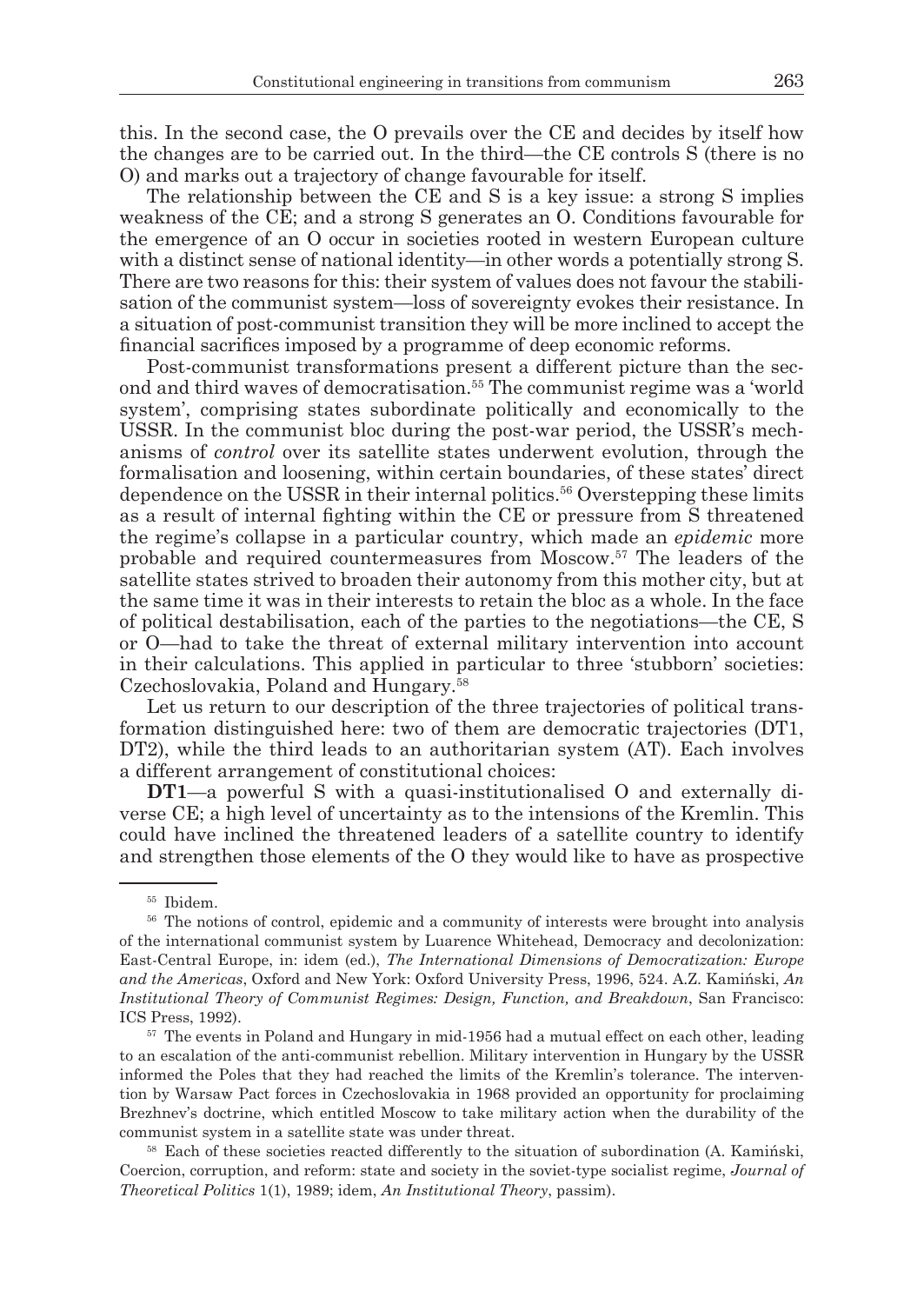partners in talks. The passivity of the Kremlin enabled a transformational pact. As a result of negotiations the communist party transformed into a social democracy, entering the process of democratisation. This is the case of 'cooperative transition' (Poland and Hungary).59 Balanced CE-O relations (the O becoming autonomous in relation to S): depending on random factors, either a parliamentary government (Hungary) or one with a semi-presidential tendency (Poland) emerges; proportional representation in parliamentary elections.

**DT2**—the disintegration of the USSR leads to the liberation of states occupied by Moscow since the Second World War: Lithuania, Latvia and Estonia.60 The societies with a strong sense of national identity quickly appoint their national elites (O), remove the Moscow-imposed authorities from power, and take over government. These elites were recruited from non-governmental, cultural and ecological organisations.<sup>61</sup> Likewise the Velvet Revolution in Prague swept aside the entire elite placed there in 1968 by the armies of the Warsaw Pact. S/O stronger than the CE: because the CE controls administration, the O establishes parliamentary governments for taking control of the state; proportional representation in parliamentary elections.

**AT**—with a weak civil society, the CE fully controls the process of transition, setting itself in the position of the 'party of reform' and seeking legitimisation in either nationalistic ideology or social-democratic slogans. Each of these choices had different consequences, though both led to authoritarian governments. The choice of social-democratic ideology (Croatia) did not shut the door to liberal-democratic transformations, while the choice of nationalistic ideology closed society within an authoritarian system, for example Russia, Belarus or the states of Central Asia. CE stronger than S/O: the CE reinforces the executive at the cost of parliament, placing society's democratic representation in a marginalised parliament; presidential government, majoritarian or mixed electoral system.

Trajectories DT1 and DT2 lead to a consolidation of the liberal-constitutional system and can be treated together, as a transformation towards democracy—DT; an AT trajectory results in a variety of forms of authoritarian system. Certain states changed their trajectories from AT to DT—Serbia, Slovakia and Bulgaria. The above model is a simplification, and does not cover the diversity of the actual phenomena occurring, but provides an opportunity for explaining some of the issues related to transformation in a liberal-constitutional direction.

An external factor with a powerful influence on the transformation processes is geopolitics. Europe is divided between two poles of gravity, each of which influences the transition in a different way and lends it a different direction. 'Proximity to Brussels' (EU influence) favours the DT trajectory, while

<sup>59</sup> We only partially accept the stance of V. Bunce (Rethinking recent democratization. Lessons from the post-communist experience, *World Politics* 55(2), 2003) and M. McFaula (The fourth wave of democracy and dictatorship: noncooperative transitions in the postcommunist world, in: M. McFaul, K. Stoner-Weiss (eds.), *After the Collapse of Communism: Comparative Lessons of Transition*, Cambridge and New York: Cambridge University Press, 2004), who treat all postcommunist transitions to democracy as non-collaborative. In the case of Poland and Hungary we were dealing with an agreement between a 'reformative' splinter of the EK and part of the O.

 $60$  The case of Lithuania is, in a number of respects, similar to the TD1 model, unlike in the rest of these countries.

<sup>61</sup> A. Lieven, *The Baltic Revolution. Estonia, Latvia, Lithuania and the Path to Independence*, New Haven and London: Yale University Press, 1993, 220.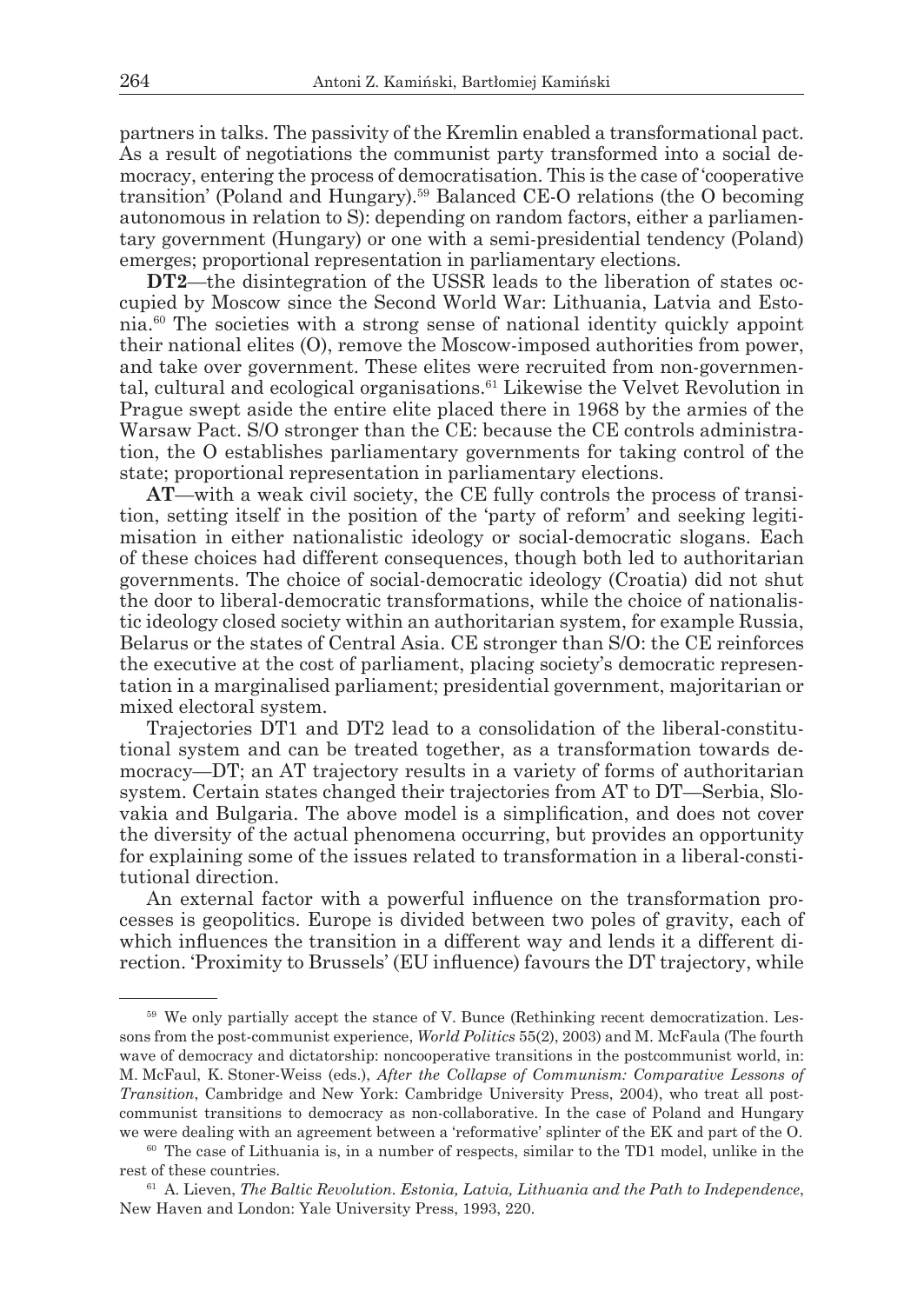'proximity to Moscow', where the influence is from the Russian Federation (RF)—favours AT.<sup>62</sup> The 'West' supports DT with the assistance of positive enticements: financial aid, counselling and political support. The EU and USA did not directly contribute to the initial decision for liberalisation, but in the next stage their influence on the shape of institutions supporting competitive markets and democratic transformations was crucial (e.g. via *acquis communautaire*). Secondly, they prompted these countries to open their markets to the competition of other EU economies and to remove restrictions on direct foreign investments. This opening up to the outside world contributed to modernisation of the manufacturing and service sectors, and benefited the quality of management of the economy and curtailing of the level of corruption.<sup>63</sup> Finally, it is worth adding that the 'proximity of Brussels' facilitated the removal of historical obstacles to cooperation between the nations of Central and Eastern Europe.

'Proximity to Moscow' works in the opposite direction, favouring weak authoritarian governments easily yielding to control. Moscow treats democratic changes in the countries of the former USSR as a direct threat to its *raison d'être*. The RF exerts influence via economic dependency, clandestine activities, and the threat of military aggression. Economic dependency enables blackmailing with fuel (gas or oil) or the closure of one's own market to exports from a particular country. Moscow also uses dependent enclaves for destabilising neighbouring states (Transnistria, Abkhazia and South Ossetia, Crimea, Donetsk and Luhansk). This enables the 'diffusion of authoritarianism' from its Russian epicentre.<sup>64</sup>

Structural choices made at the start of the transformation have long-term consequences for the quality of governance. To appraise their impact on the development of the political system we have used two measurements applied by the World Bank in studies of the quality of governance in over two hundred countries—'voice and accountability' and the 'rule of law'. With the help of these gauges we have compiled an aggregated political system index (APSI) (Table 2). We set the limit of the category of democratic states arbitrarily at a level of 55%, meaning that the state in question achieves a result on this scale that is 'better' than 55% of the others. Thirteen new EU member states fulfil this condition, and Georgia and Serbia are close. The APSI values for Ukraine and Armenia place these countries between the in-between and the authoritarian group: even from the perspective of 2016 it is not certain what direction the change in the political system will take there.

By comparing the APSI values with two of the fundamental constitutional choices—the type of government and the voting system—one finds that all authoritarian states have—formally speaking—presidential governments, while

<sup>62</sup> A. Z. Kamiński, B. Kamiński, Bezpieczeństwo Polski i regionu w podzielonej Europie, *Sprawy Międzynarodowe* 4(LXV), 2012, 21–25.

<sup>63</sup> B. Kamiński, The 'EU Factor' in transition: credibility of commitment, institutional change and integration, in: S. Antohi, V. Tismaneanu (eds.), *Between Past and Future*: *The Revolutions of 1989 and the Struggle for Democracy in Central and Eastern Europe*, Budapest: Central European University Press, 2000.

 $64$  Max Bader (Democracy promotion and authoritarian diffusion: the foreign origins of postsoviet election laws, *Europe-Asia Studies* 66(8), 2014, 1350–1370) presents an abundance of materials documenting the 'diffusion of authoritarianism' emanating from Russia. He indicates the model of electoral law in Russia as the source of the poor quality of electoral laws in states remaining under its influence.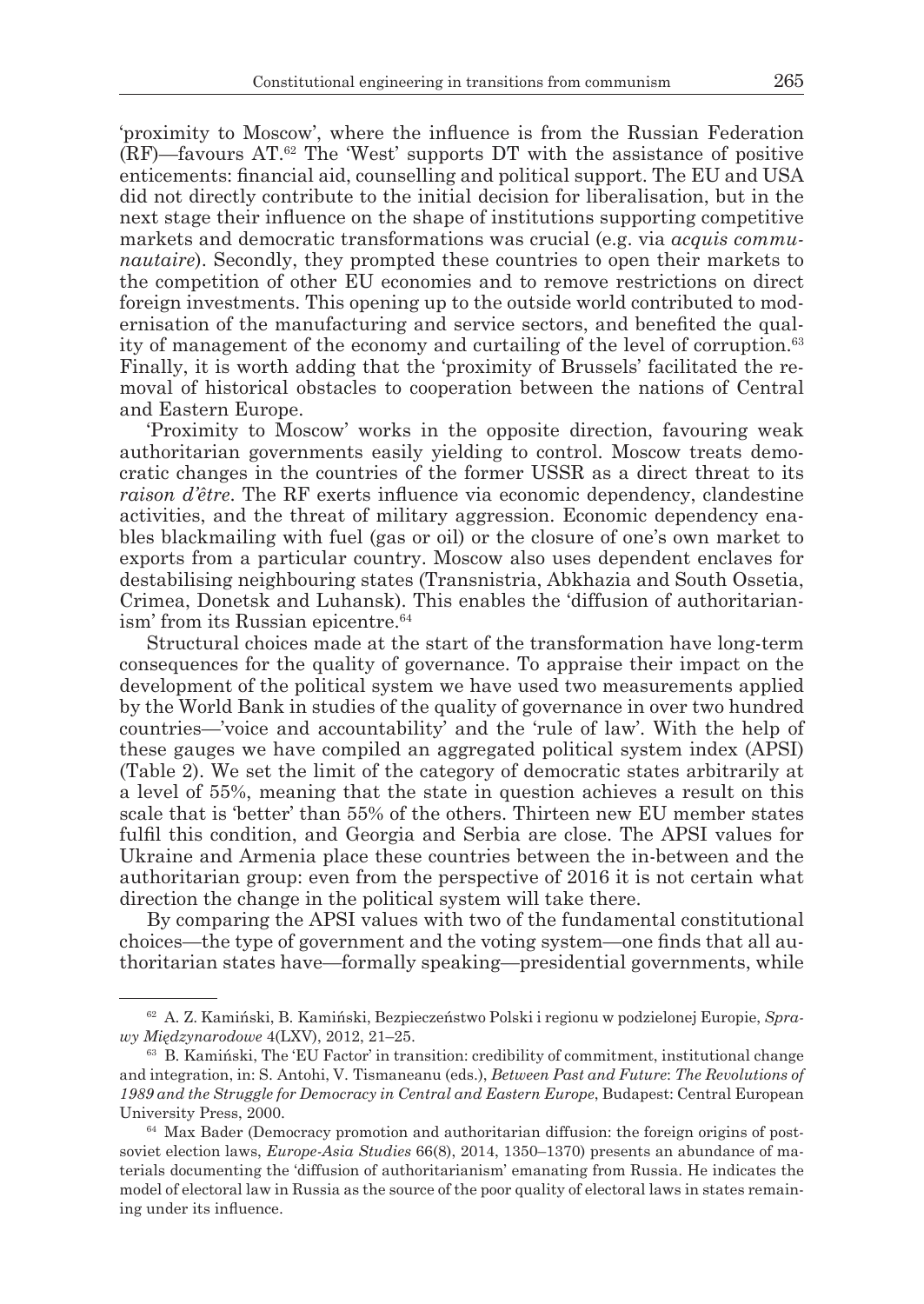all states classed as democratic have proportional representation. Authoritarian states have diverse voting systems, which is inconsequential considering that the 'electoral law' is stacked in favour of the governing elites.<sup>65</sup>

The political elites opting for a proportional voting system were certainly not guided by the principle of social justice; and those opting for a majoritarian system did not do so because of the effectiveness and accountability of governments. Neither did decisions regarding the form of government have anything to do with the opinions of Juan Linz. How these matters were resolved depended on the prevailing interests and calculations of their effects.66 Let us take a look at these choices from the point of view of the CE–S–O relationship, meaning the arrangement of interests established in the communist structural institutions of the CE, society (S), and the new arrangement of interests of the opposition (O) arrived at by S.

Political crises are accompanied by the disintegration of the ruling class, and disintegration of the ruling class is the prelude to structural change. It is also an essential condition for society, as a collective body, to be able to enter the stage of events. The next step enabling passage beyond the stage of rebellion is organisation. In Poland this was provided by the 'Solidarity' Trade Union. An organisation must have leaders and an apparatus. At this point society gains representation, the strength of which in the face of the totalitarian state depends on social support. The leaders of the O constitute a coalition and not a homogeneous collectivity, coming together in situations of threat, but each individual and group has its own interests and ambitions. The communist government can influence relationships within the O, giving subtle support to some at the expense of others. The initiation of informal talks, followed by formal negotiations between the CE and O loosens the close bond between S and the O. The O's leaders may arrive at compromises that are hard for society to accept; CE representatives are in a similar situation with regard to the apparatus. Both parties must conceal part of the information, manipulate, and also mislead their backers. S becomes a source of uncertainty and even a threat for the O: the thread of mutual trust is weakened, particularly when as a result of conciliation the hitherto oppositionists take positions of power and privilege that they are loath to lose. Regardless of the trajectory, the new power elite strives to shape the new system in such a way as to ensure itself lasting access to power and privilege.67 In such a situation, proportional representation that limits the electorate's ability to hold governments accountable is favourable for the political elite, since it weakens the electorate's scrutiny of the government. This problem occurs mainly with DT1, as the category DT2 embraces the former republics of the USSR with a significant Russian minority. In the face of a combined external and internal threat, the elites had to seek support and cooperation from the national majority, neutralising the resistance of the Russian minority—and as such they had to strive to reinforce the national S.

<sup>65</sup> Ibidem.

<sup>66</sup> G. O'Donnell, Ph.C. Schmitter, *Transitions from Authoritarian Rule: Tentative Conclusions about Uncertain Democracies*, Baltimore and London: Johns Hopkins University Press, 1986, 4–7; J. Zakrzewska, *Spór o konstytucję*, Warsaw: Wyd. Sejmowe, 1993; V. Bunce, Rethinking recent democratization, 170–174.

<sup>67</sup> J. Pope, *Confronting Corruption: The Elements of a National Integrity System*, Berlin: Transparency International, 2000, 131–132.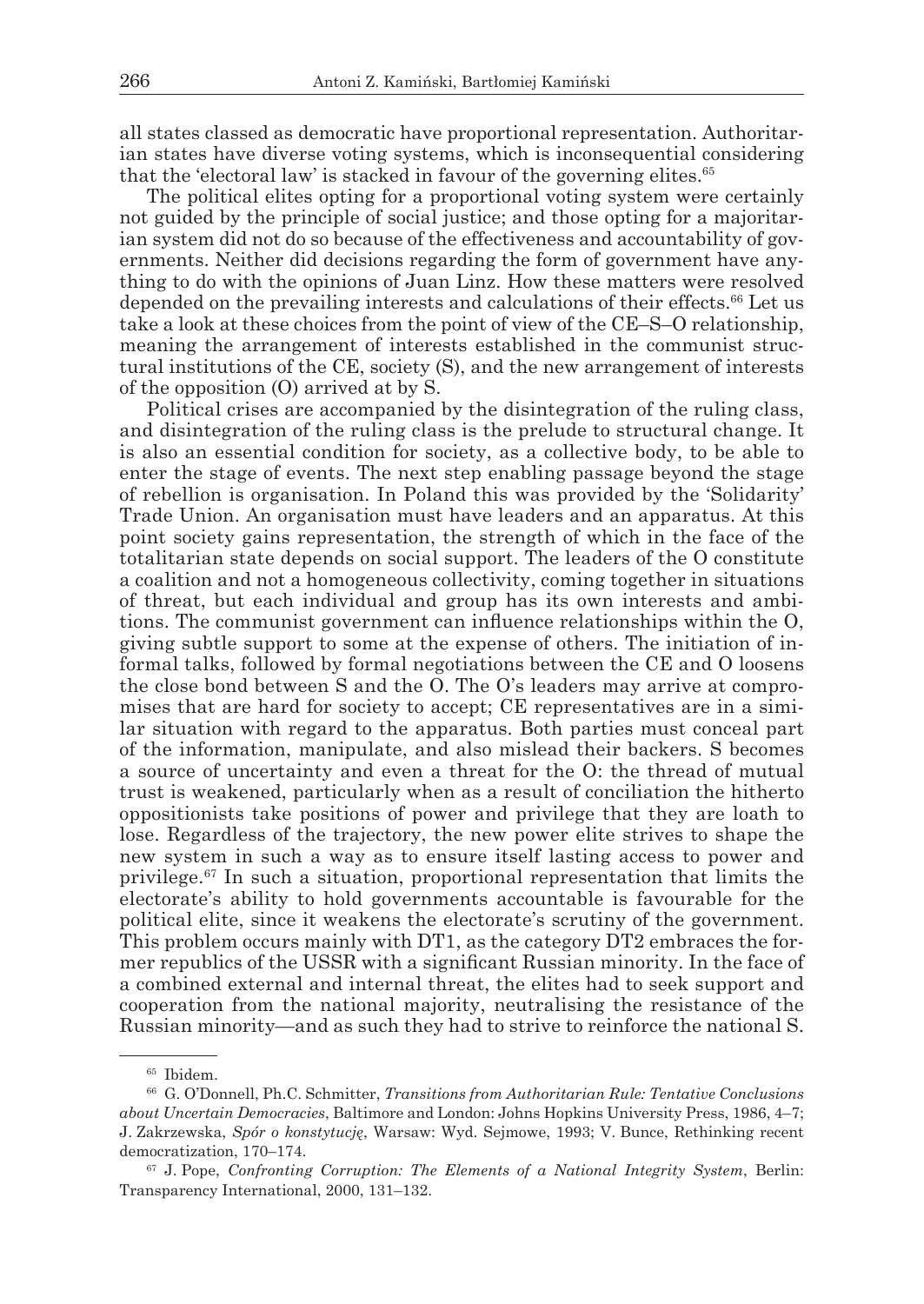| Authoritarian | Electoral<br>system                   | PR          | PR          | МA                | PR             | XIX          | МA           | МA                                   | МA           |                |         |           |         |          |
|---------------|---------------------------------------|-------------|-------------|-------------------|----------------|--------------|--------------|--------------------------------------|--------------|----------------|---------|-----------|---------|----------|
|               | Type of<br>govern-<br>ment            | <b>PREZ</b> | <b>PREZ</b> | PREZ              | PREZ           | PREZ         | PREZ         | PREZ                                 | PREZ         |                |         |           |         |          |
|               | <b>APSI</b><br>WВ                     | 23.20       | 21.80       | 18.30             | 20.40          | 10.40        | 8.50         | 4.70                                 | 2.80         |                |         |           | 17.30   | 0.60     |
|               | Country                               | Kazakhstan  | Russia      | Azerbaijan        | Kirgizstan     | Tadzhikistan | Belarus      | Uzbekistan                           | Turkmenistan |                |         |           |         |          |
| In-between    | Electoral<br>system                   | XIX         | PR          | PR                |                | PR           | XIX          |                                      | PR           | XIX            |         |           |         |          |
|               | ${\rm Type\ of\ }$<br>govern-<br>ment | <b>PREZ</b> | PA/PREZ     | PA/PREZ           | $H$ ybryd      | PREZ         | PA           | Between authoritarian and in-between | PA/PREZ      | PREZ           |         |           |         |          |
|               | <b>APSI</b><br>WB                     | 51.70       | 50.00       | 48.80             | 46.50          | 45.50        | 36.50        |                                      | 32.90        | 30.30          |         |           | 45.10   | 0.14     |
|               | Country                               | Georgia     | Serbia      | Macedonia         | Bosnia         | Moldavia     | Albania      |                                      | Ukraine      | Armenia        |         |           |         |          |
| Democracy     | Electoral<br>system                   | PR          | PR          | PR                | PR             | PR           | PR           | PR                                   | PR           | PR             | PR      | PR        |         |          |
|               | Type of<br>govern-<br>ment            | PA          | PA          | $\mathbb{A}$      | <b>PA/PREZ</b> | PA           | $\mathbb{A}$ | $\mathbb{A}$                         | $\mathbb{A}$ | <b>PA/PREZ</b> | PA/PREZ | EZ<br>PRI |         |          |
|               | <b>APSI</b><br>WВ                     | 84.10       | 79.10       | 78.20             | 76.50          | 73.70        | 71.60        | 70.40                                | 69.20        | 57.50          | 56.90   | 55.00     | 70.20   | 0.14     |
|               | Country                               | Estonia     | Slovenia    | Republic<br>Czech | Poland         | Lithuania    | Latvia       | Slovaka                              | Hungary      | Croatia        | Romania | Bulgaria  | Average | Variance |

Political systems and their trajectory effects (data from 2012) Political systems and their trajectory effects (data from 2012)

**Table 2**

tation. (2) In 2004 Ukraine changed its governmental system from presidential to semi-presidential, and its electoral system from mixed to proportional Key: (1) PA—parliamentary; PAPREZ—semi-presidential; PR—proportional representation; MX—mixed representation; MA—majoritarian representation. (2) In 2004 Ukraine changed its governmental system from presidential to semi-presidential, and its electoral system from mixed to proportional Key: (1) PA—parliamentary; PA/PREZ—semi-presidential; PR—proportional representation; MX—mixed representation; MA—majoritarian represenrepresentation. representation.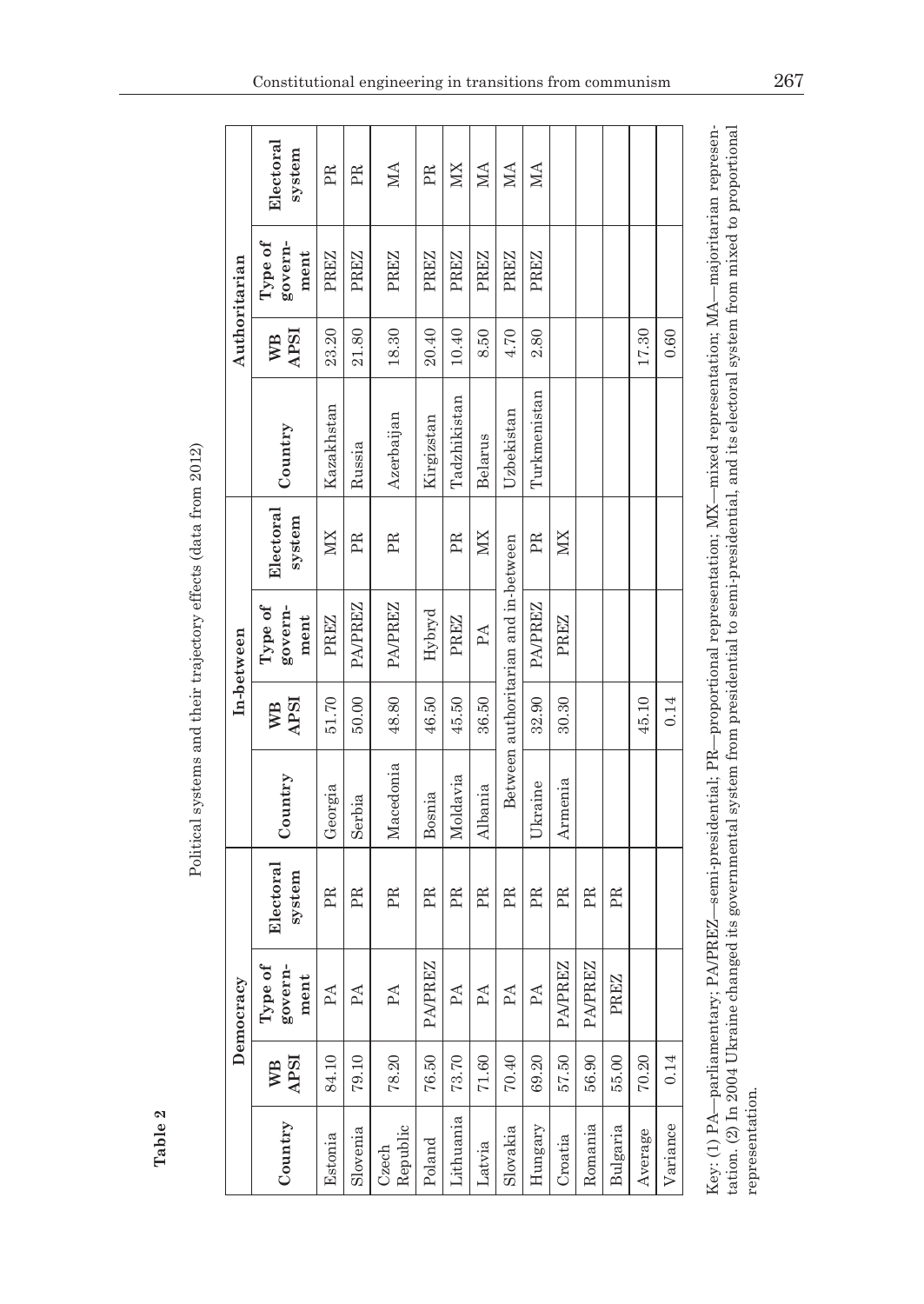Matters look different in Russia, which fulfilled the function of the capital of the communist bloc. The situation in the USSR differed from that of China, where following the death of the founding father, Mao Tse-tung, work began on setting the economy on a market-oriented course, which steered the country towards rapid economic growth and an improvement in the prosperity of the population within the existing political system. In the 1980s the USSR was suffering a deep economic and political crisis. Attempts to break out of this situation ended in the state's disintegration. Leaving the three Baltic republics aside, control over the transitional process in the other states to emerge remained in the hands of the communist establishment—the CE. This was achieved by concentrating executive powers in the office of the president, and by relieving social tensions through a temporary liberalisation of public life and by allowing quasi-free elections. Thus the semblance of democratisation could be retained. The mixed electoral system was preferred. As Andrew Wilson observed, proportional representation made it possible for centrally-controlled parties to come into being, while the majoritarian system enabled the usage of primitive forms of administrational pressure.68 The privatisation of the economy consisted in placing a significant portion of the state sector into the hands of CE people, thus further integrating the ruling class as the 'owners of the state'.

The Russians saw in the USSR an expression of national aspirations and a guarantee of superpower status. As such their attitude towards the communist system differed to that of the nations which, as a result of war, had lost their sovereignty. Attitudes toward the regime among other nations were marked by rejection, or at the best—indifference. The collapse of communism evoked a sense of national calamity among the Russians. Nationalism, in its Russian form, hindered democratic transition in Russia. The abundance of mineral resources constituted a second obstacle; the rise in price for oil and gas allowed the new elite to 'buy its way out' of the necessity for economic reform. Russia, while being a country with a highly-qualified workforce and a well-developed scientific and technical base, nevertheless has an economic structure typical of countries at a significantly lower level of development. The usage of natural resources in internal politics, and in external politics as well, saw its consequence in the guise of the 'curse of mineral resources'69 and led to the centralisation of authoritarian government. As a result the government became independent of the free-market sector of private enterprise, while its priority has become to maintain control over the flow of funds generated by the fossil fuels sector. This releases those governing from focusing on the development of institutional infrastructure protecting private ownership and stimulating growth processes in the economy. The political elite of the states in this category has become slave to an inert economic structure, dependent on external demand.<sup>70</sup>

<sup>68</sup> A. Wilson, *Virtual Politics: Faking Democracy in the Post-Soviet World*, London and New Haven: Yale University Press, 2005, 87.

<sup>69</sup> R. M. Auty, *Sustaining Development in Mineral Economies: The Resource Curse Thesis*, London: Routledge, 1993; J.D. Sachs, A.M. Warner, *Natural Resource Abundance and Economic Growth*, NBER Working Paper 5398, 1995.

 $70$  A review of the literature goes beyond the format of this paper. Instead, we recommend a synthetic discussion of the findings of scientific research into the connections between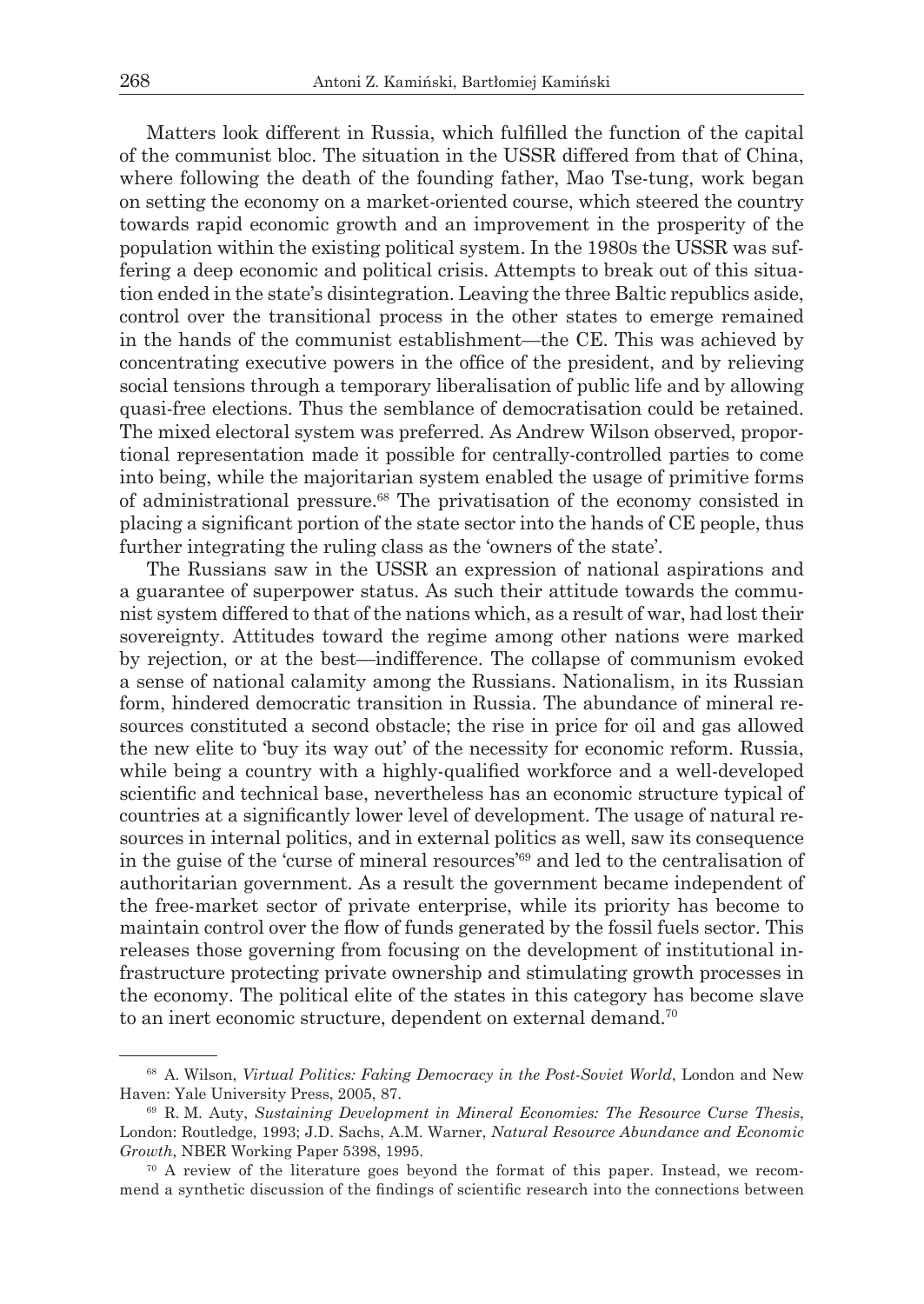### **V. CLOSING REMARKS**

The consequences of the structural solutions adopted in specific states constitute the subject-matter of research conducted by political scientists and political economists dealing with constitutionalism. Their studies are conducted with the assistance of statistical comparative analyses. In the first section of the paper we presented a general outline of the basic structural choices within the field of interest of those researching this area. We placed our emphasis on the ideological attitudes of the political elite, meaning the persons and polities taking decisions in constitutional matters, and on the condition of civil society. These factors are of particular significance in periods of structural change, when the preferences of the 'structural designers' are of particular importance, meaning whether the persons deciding on the content of choices and the condition of society are capable of fulfilling a role limiting the arbitrariness of these choices.

We treat the structural choices here as a play of accountability between the new power elite aiming to achieve narrow self-centred interests and civil society. The findings presented differ from what one could expect based on the existing condition of knowledge in political science and constitutional political economy: the connection of presidential government with majoritarian representation in a situation of post-communist transition is the worst solution and leads to authoritarian government (see Table 2). However, the choices made by those countries and their consequences cannot be recognised as having contributed anything to the debates discussed in the first section of the paper. Apart from one thing only: the condition of civil society is the factor determining the quality of government.

In the play for accountability, the transition elites act in keeping with their particularistic interests, attempting on the one hand to broaden the scope of freedom in relation to the communist establishment, while on the other opting for institutional solutions curtailing the ability of civil society to hold them accountable for the consequences of their actions. Two types of case emerged in the transitional processes considered here: 1) a combination of a particularistic elite with a weak society incapable of civil collaboration; 2) a combination of a particularistic elite with a civil society capable of limited self-organisation. The former resulted in constitutional decisions based on a presidential government together with majoritarian or mixed proportional representation in parliamentary elections, which in all cases led to an authoritarian system. The second route leads to constitutional liberalism, and is characterised by parliamentary government and proportional representation. A sub-category here is that of states in which we saw a 'transformational pact', namely Poland and Hungary. The uncertainty tied to the activities of civil society resulted here in a silent agreement between

economic conditions and democratisation: N. Bandeli, B. Radu, *Consolidation of democracy in postcommunist Europe*, Paper 0604, Center for the Study of Democracy, University of California, Irvine 2006.